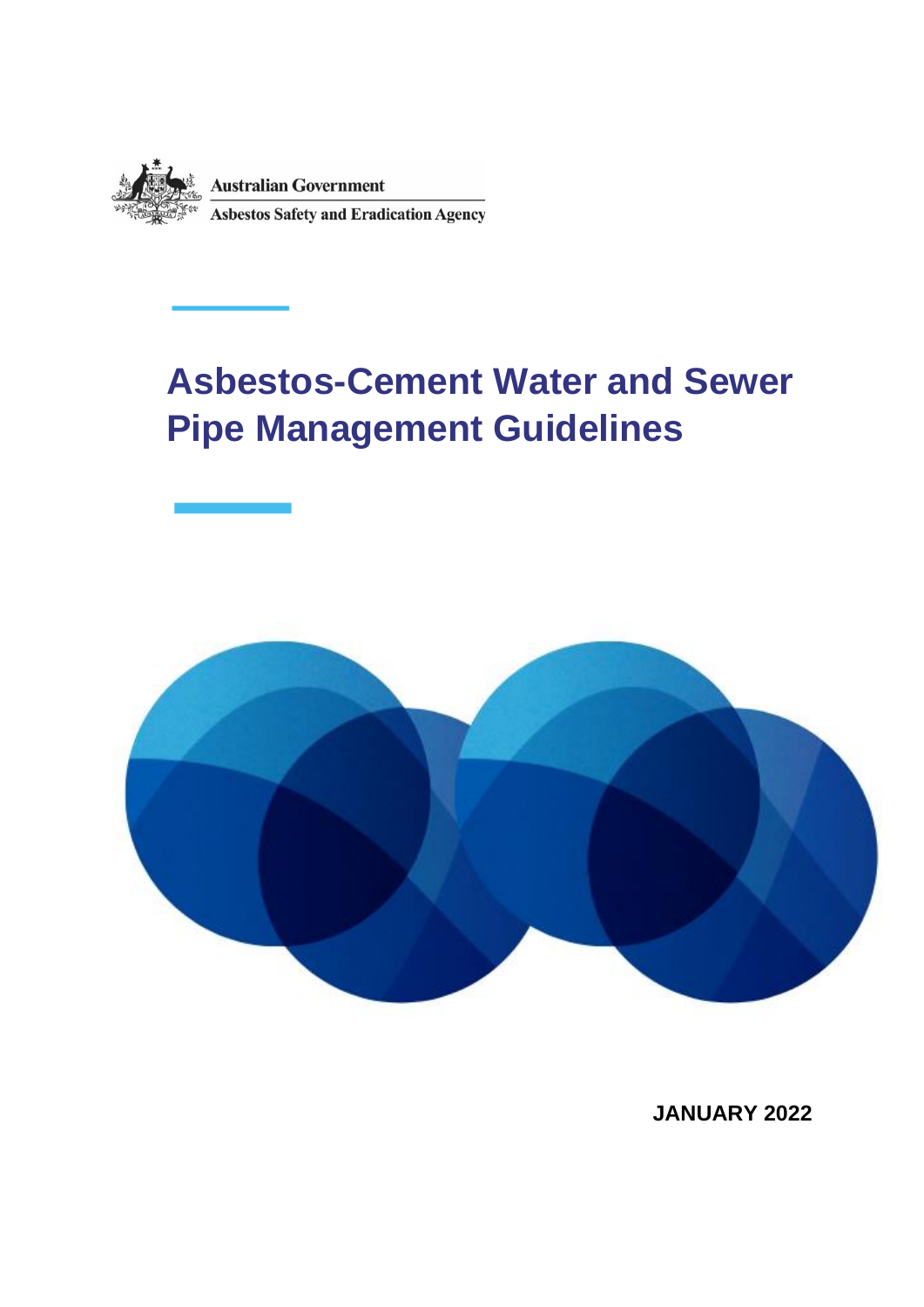This document has been prepared by:



with support from:



This document was first published in December 2021. In January 2022, amendments were made to the text box on page 11 to reflect updated information from the World Health Organisation (WHO) about research into drinking water.

The Asbestos Safety and Eradication Agency encourages the dissemination and exchange of information provided in this report.

The Commonwealth owns the copyright in all material produced by this agency.

All material presented in this report is provided under a [Creative Commons Attribution](https://creativecommons.org/licenses/by/4.0/)  [4.0 International](https://creativecommons.org/licenses/by/4.0/) - external site licence, with the exception of:

- the Commonwealth Coat of Arms
- this agency's logo
- content supplied by third parties.

The details of the relevant licence conditions are available on the [Creative Commons](http://creativecommons.org/) - external [site](http://creativecommons.org/) website, as is the full legal code- [external site](https://creativecommons.org/licenses/by/4.0/legalcode) for the CC BY 4.0 license.



#### **Attribution**

Material obtained from this report is to be attributed to this agency as: © Commonwealth of Australia 2022.

#### **Third party copyright**

Wherever a third party holds copyright in material presented in this report, the copyright remains with that party. Their permission may be required to use the material.

This agency has made all reasonable efforts to:

- clearly label material where the copyright is owned by a third party
- ensure that the copyright owner has consented to this material being presented in this report.

#### **Using the Commonwealth Coat of Arms**

The terms of use for the Coat of Arms are available from the [Department of Prime](https://www.pmc.gov.au/resource-centre/government/commonwealth-coat-arms-information-and-guidelines)  [Minister and Cabinet](https://www.pmc.gov.au/resource-centre/government/commonwealth-coat-arms-information-and-guidelines) - external site website.

#### **Disclaimer**

The material in these guidelines is of a general nature and should not be regarded as legal advice or relied on for assistance in any particular circumstances or emergency situation. You should seek independent professional advice in relation to your own circumstances.

The Commonwealth accepts no responsibility or liability for any damage, loss or expense incurred as a result of the reliance on information contained in these guidelines.

#### **Links to external websites**

These guidelines contain links to websites that are external to the Asbestos Safety and Eradication Agency's website. The agency takes reasonable care in linking websites but has no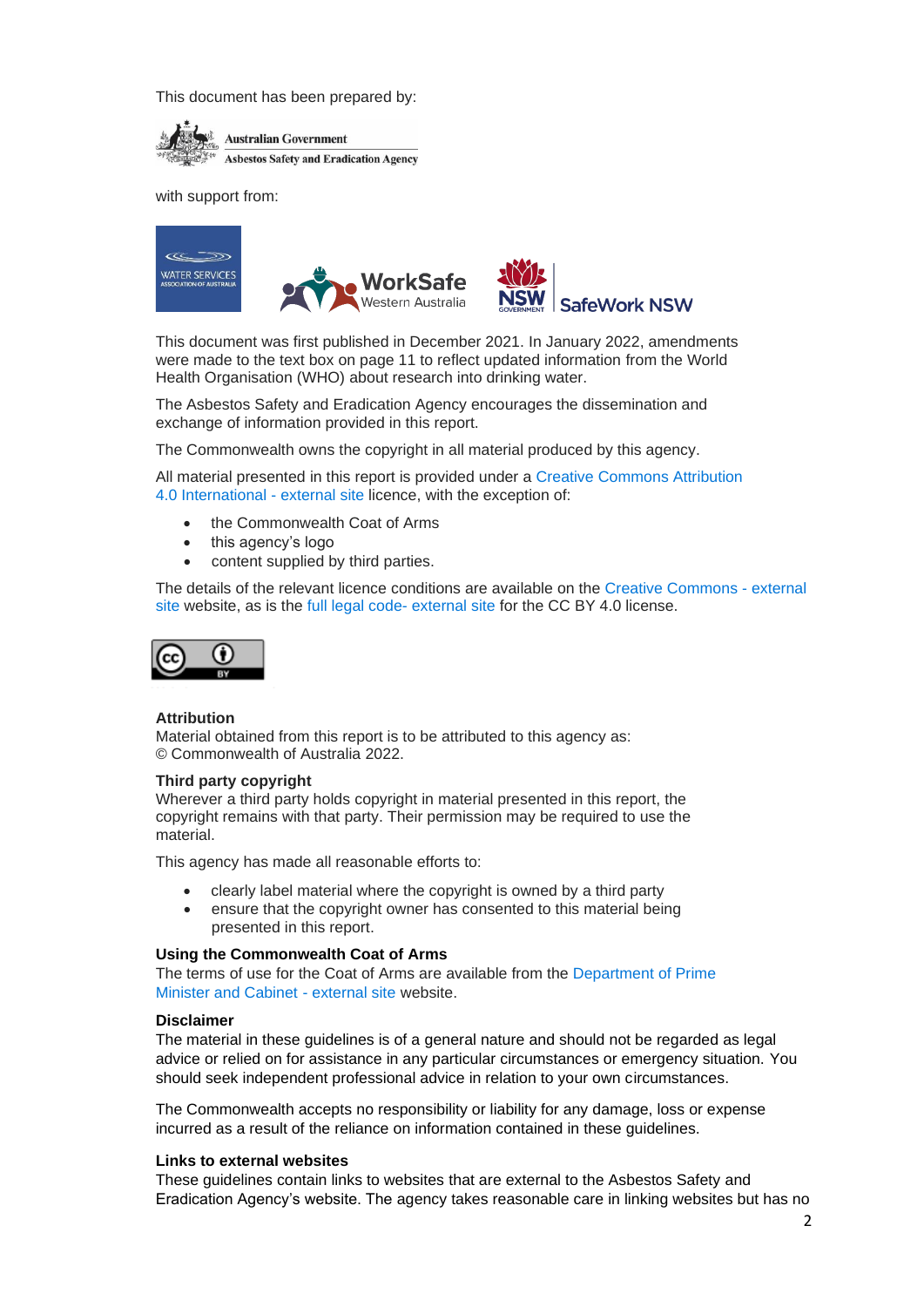direct control over the content of the linked sites, or the changes that may occur to the content of those sites.

It is the responsibility of the user to make their own decisions about the accuracy, currency, reliability and correctness of information contained in linked external websites.

Links to external websites do not constitute an endorsement or a recommendation of any material on those sites or of any third party products or services offered by, from or through those sites. Users of links provided in these guidelines are responsible for being aware of which organisation is hosting the website they visit.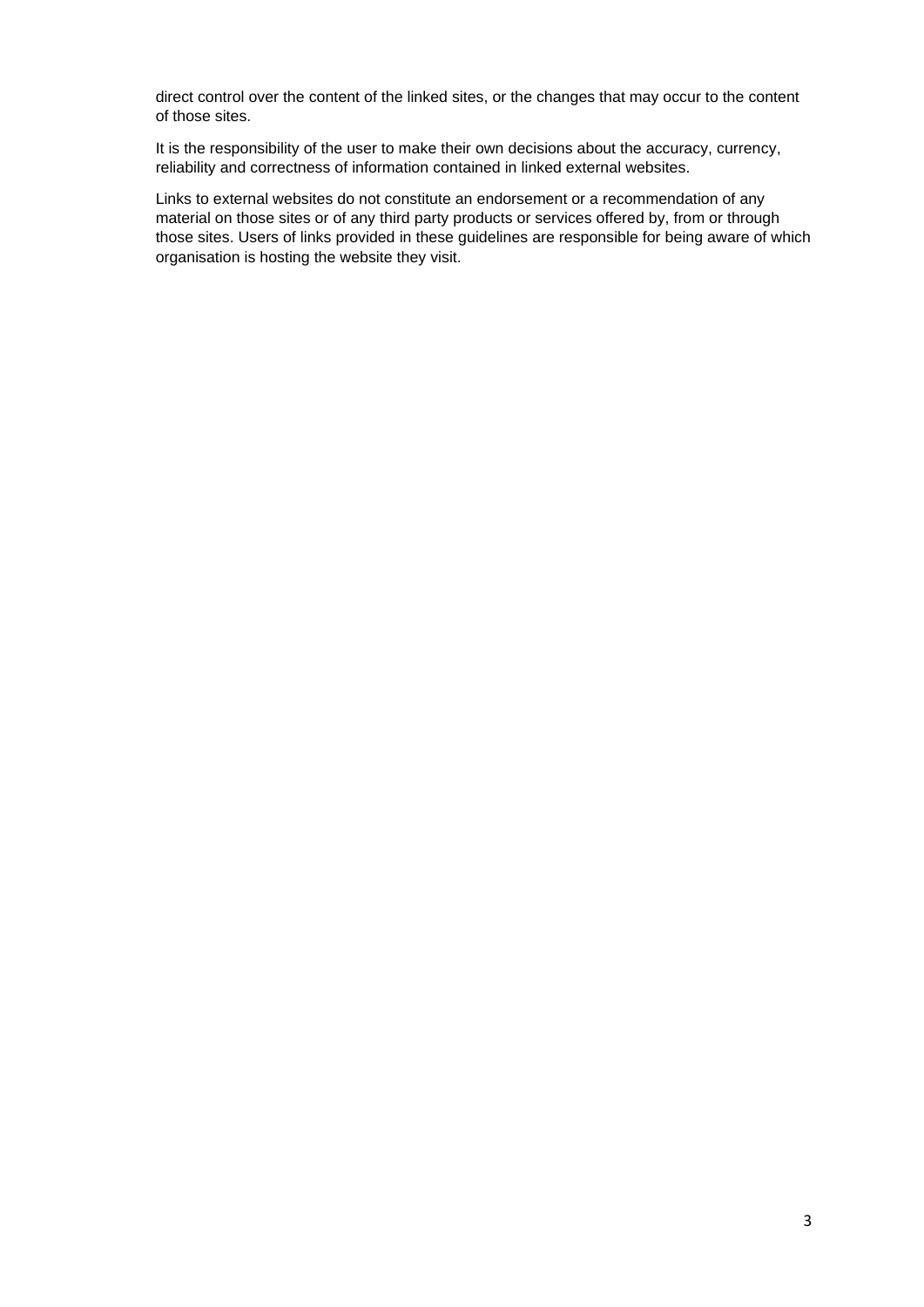# **Contents**

| 1.           |      |  |  |  |
|--------------|------|--|--|--|
| 2.           |      |  |  |  |
|              | 2.1  |  |  |  |
|              | 2.2  |  |  |  |
| 3.           |      |  |  |  |
|              | 3.1  |  |  |  |
| $\mathbf{4}$ |      |  |  |  |
|              | 4.1  |  |  |  |
| 5.           |      |  |  |  |
|              | 5.1  |  |  |  |
|              | 5.2  |  |  |  |
|              | 5.3  |  |  |  |
|              | 5.4  |  |  |  |
|              | 5.5  |  |  |  |
|              | 5.6  |  |  |  |
|              | 5.7  |  |  |  |
|              | 5.8  |  |  |  |
|              | 5.9  |  |  |  |
|              | 5.10 |  |  |  |
|              | 5.11 |  |  |  |
|              | 5.12 |  |  |  |
| 6.           |      |  |  |  |
|              | 6.1  |  |  |  |
|              | 6.2  |  |  |  |
|              | 6.3  |  |  |  |
|              | 6.4  |  |  |  |
|              | 6.5  |  |  |  |
|              | 6.6  |  |  |  |
|              |      |  |  |  |
|              |      |  |  |  |
|              |      |  |  |  |
|              |      |  |  |  |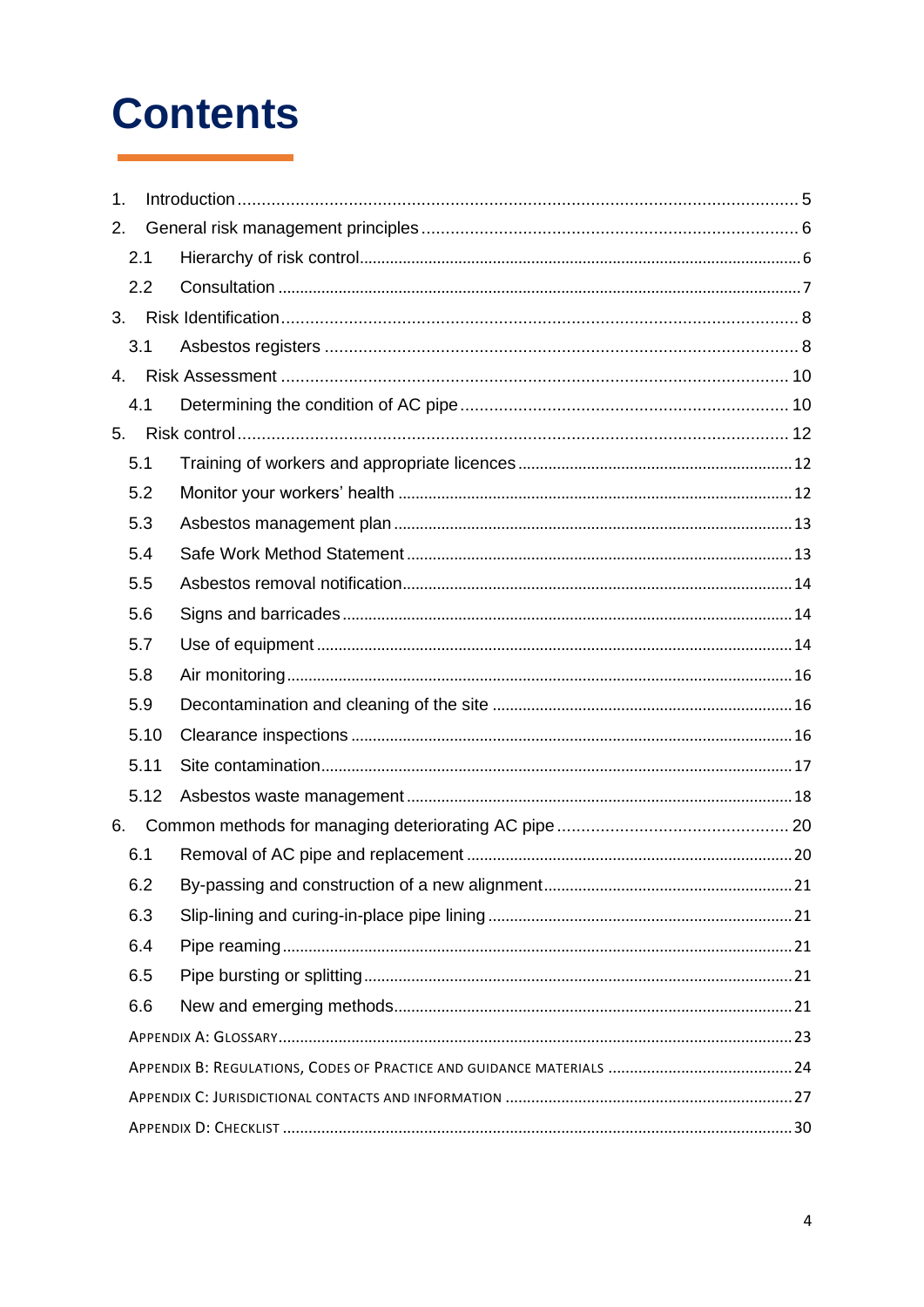## <span id="page-4-0"></span>**1. Introduction**

These guidelines aim to assist organisations providing water and/or sewerage services (referred to as 'water agencies') eliminate or minimise the risk of exposure to asbestos fibres being released from asbestos-cement (AC) pipes. Exposure to airborne asbestos fibres can cause life-threatening diseases like cancer.

In 2018, it was estimated that over 40,000 km of AC water pipes and 5,000 km of AC sewer main pipes remain in place across Australia. Since that time some of those AC pipes have been removed but there is still a significant amount of legacy AC pipe that needs to be effectively managed.

These guidelines apply to all AC pipes managed or controlled by water agencies including those that have been decommissioned but remain in situ and those which have been removed and are being temporarily stored before disposal.

These guidelines reference key requirements under state and territory environment protection laws and work health and safety (WHS) laws<sup>1</sup> but should not be used as a substitute for the law and cannot be relied upon to comply with the law.

WHS laws and public health laws apply to all AC water and sewer pipes managed by water agencies. Public health laws in Queensland and Western Australia include specific requirements to manage asbestos risks which are similar to those under WHS laws. For water agencies, compliance with WHS duties will likely ensure compliance with public health law. For that reason, public health laws are not specifically considered in these guidelines. However, water agencies should ensure they understand their legal obligations under public health laws.

The guidelines complement policies and procedures of water agencies as well as regulatory guidance to assist water agencies understand how AC pipes can be effectively managed. The guidelines should be read in conjunction with those documents as well as the laws.

A glossary of terms used in these guidelines is provided in [Appendix A.](#page-21-0)

<sup>1</sup> The term work health and safety laws, or WHS laws, is used throughout this document to refer to laws – sometimes also called occupational health and safety laws – that involve the management of risks to the health and safety of everyone in a workplace. Links to the WHS Regulations in each state and territory are provided in [Appendix B.](#page-23-0)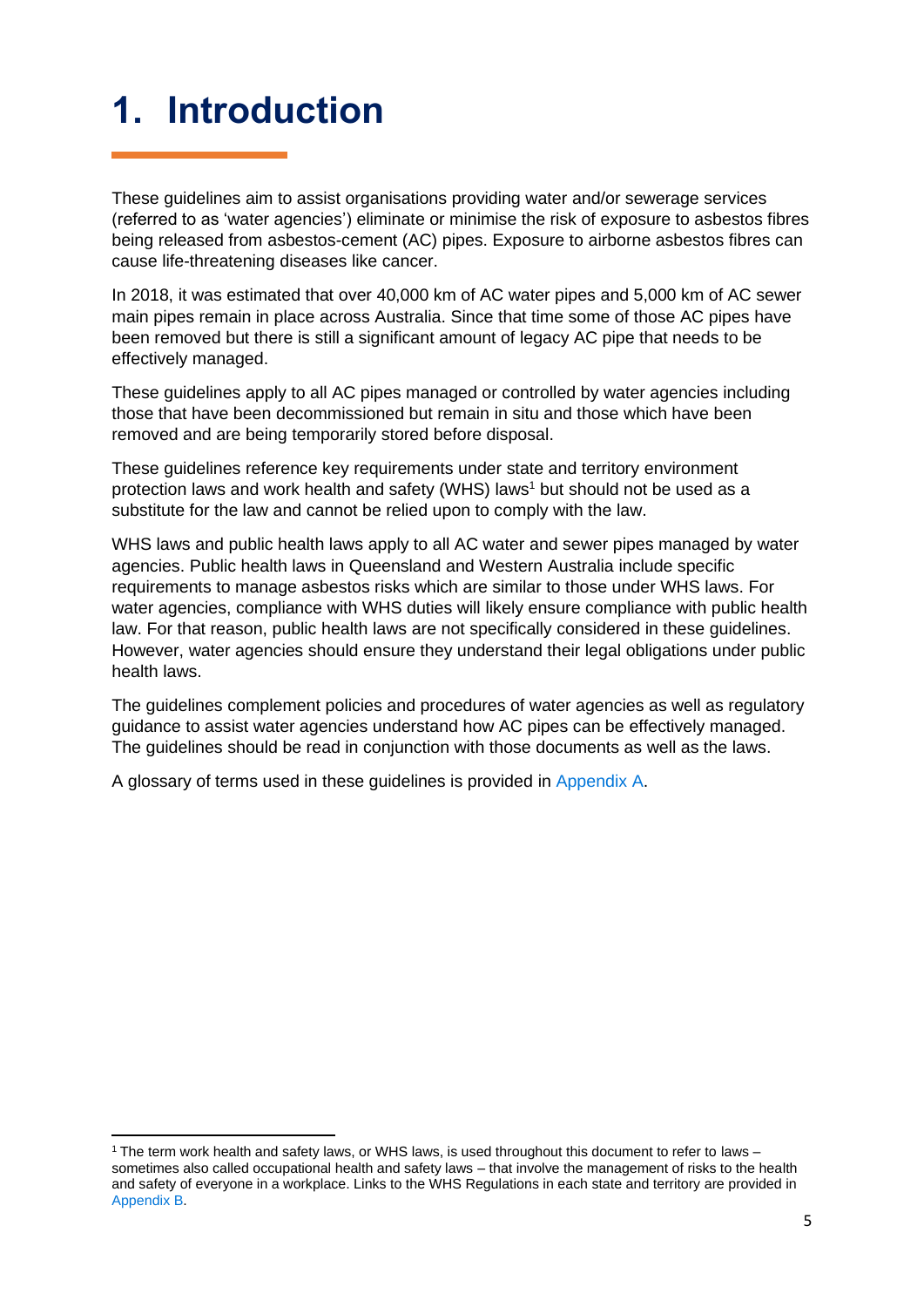## <span id="page-5-0"></span>**2. General risk management principles**

AC pipes become hazardous when the asbestos fibres are no longer bonded securely with cement and are instead released into the air or soil. This can occur when AC pipes deteriorate due to age or when they are disturbed or damaged, for example during maintenance work.

Under WHS laws a water agency (as a person conducting a business or undertaking<sup>2</sup>) must ensure that:

- exposure of people at the workplace to airborne asbestos is eliminated or, if elimination is not reasonably practicable, exposure is minimised so far as is reasonably practicable (from herein this will be referred to as **the duty to ensure that persons are not exposed to airborne asbestos**), and
- $\bullet$  the exposure standard for asbestos is not exceeded at the workplace.<sup>3</sup>

Under environment protection laws a water agency must:

- prevent harm to human health, and
- ensure the environment is not polluted with asbestos waste.

Eliminating or minimising exposure to asbestos fibres from AC pipes involves the following steps:

- 1. **identify hazards** for example, find out which pipes contain, or may contain, asbestos
- 2. **assess risks** for example, understand how likely it is that asbestos fibres could be released and how easily people could be exposed
- 3. **control risks** for example, implement the most effective control measure that is reasonably practicable in the circumstances
- 4. **review control measures** for example, ensure control measures are working as planned and remain effective over time.

### <span id="page-5-1"></span>**2.1 Hierarchy of risk control**

Eliminating exposure to airborne asbestos from AC pipes is not always reasonably practicable. For example, removing AC pipes can eliminate exposure occurring in the future, but creates a risk of exposure to the workers carrying out the removal. If removal of AC pipes is not reasonably practicable, the release of airborne asbestos fibres can be minimised by ensuring that in situ AC pipe is not exposed, damaged or disturbed. Control measures include enclosing, encapsulating, or sealing the surface of the AC pipe.

• the Membrane Filter Method

<sup>&</sup>lt;sup>2</sup> In Victoria, a water agency has these duties as a person who manages or controls a workplace and/or as an employer.

<sup>&</sup>lt;sup>3</sup> The exposure standard for asbestos is a respirable fibre level of 0.1 fibres/ml of air measured in a person's breathing zone and expressed as a time weighted average fibre concentration calculated over an eight-hour working day and measured over a minimum period of four hours in accordance with:

a method determined by the relevant regulator.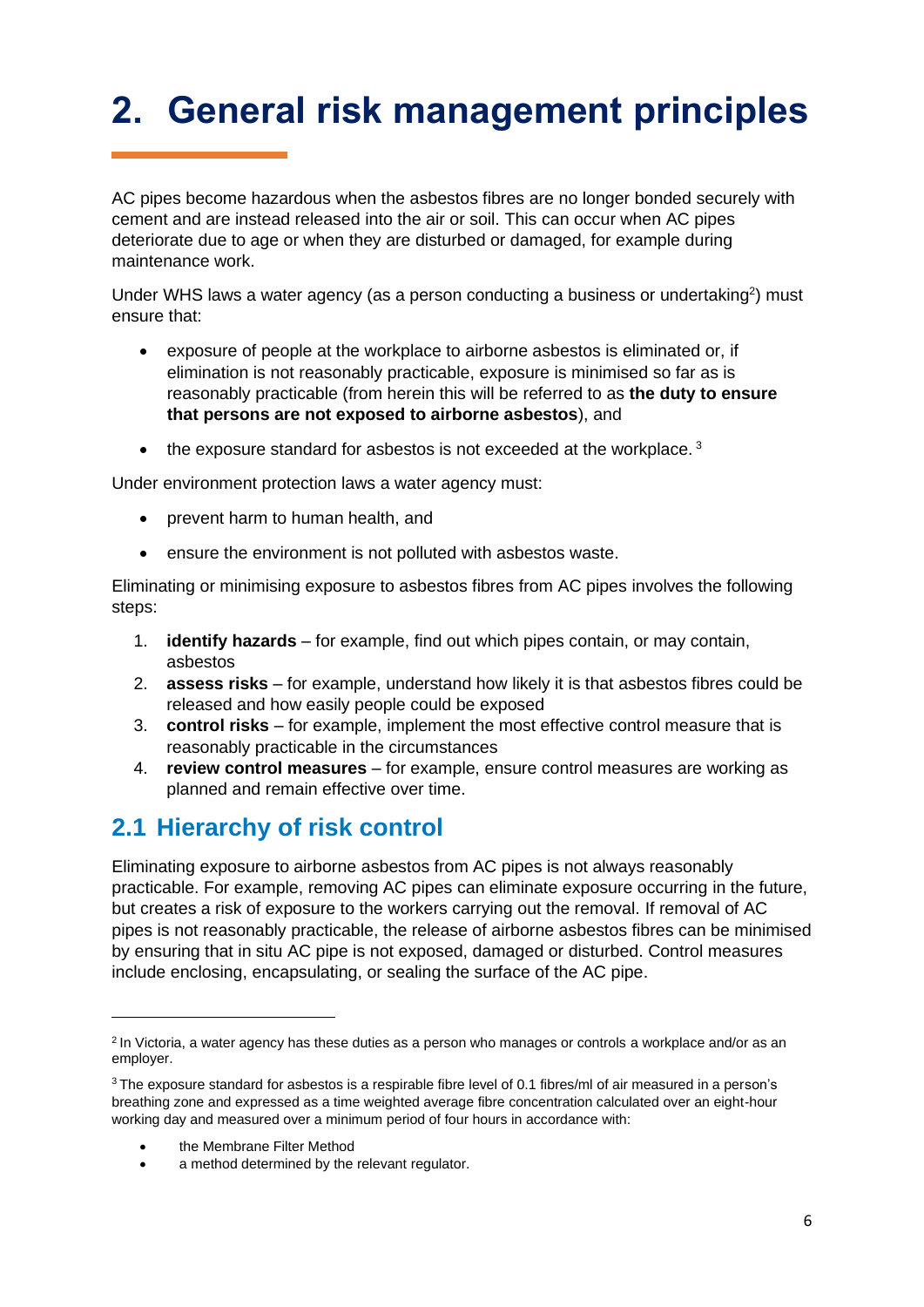The risk of airborne asbestos exposure during maintenance work, remediation or removal of AC pipes must be eliminated or minimised so far as is reasonably practicable, for example by using work methods and tools that control the release of asbestos fibres and wearing suitable personal protective equipment.

It is important to ensure that control measures remain effective over time. For instance, if a decision is made to leave decommissioned AC pipes in situ, they must be covered with enough soil to prevent future exposure due to ground erosion. Measures to eliminate or minimise the risk of accidental encounters with AC pipes must also be considered, such as registering with Dial-Before-You-Dig. Other measures could include, for example, installing warning signs where reasonably practicable.

If AC pipes are located on private agricultural land, then control measures suitable for private land must be used to prevent exposure so far as is reasonably practicable. Ensuring the effectiveness of control measures on private property may be more difficult than on publicly owned land or land owned by a water agency, as water agencies have less influence and control over a landowner's activities in relation to the ground surrounding the AC pipe.

### <span id="page-6-0"></span>**2.2 Consultation**

Consultation with workers, worker representatives and other persons that have duties in relation to the work on AC pipes is a legal requirement under WHS laws and an essential part of managing health and safety risks.

Consultation facilitates sharing information and receiving input about the hazards associated with planned work and how to effectively control risks.

Before commencing work on or in relation to AC pipes, a water agency must consult, so far as is reasonably practicable, with:

- workers who will be carrying out the work or who are affected by the work, about the risks associated with the work
- businesses or organisations, including local government, that have work health and safety duties in relation to the site, so that all duty holders can cooperate and coordinate work to minimise risks of asbestos exposure.

A water agency can determine the most appropriate form of consultation in the circumstances. For example, it may involve informing the local council via email where and when the work will take place and providing contact details to discuss the project before it commences. Information on the scope of the work and the measures that will be taken to minimise risks of asbestos exposure can be included in notices sent to affected residents advising of interruptions to service while work is carried out.

Further guidance on consultation can be found in WHS Codes of Practice (listed in [Appendix](#page-23-0) B).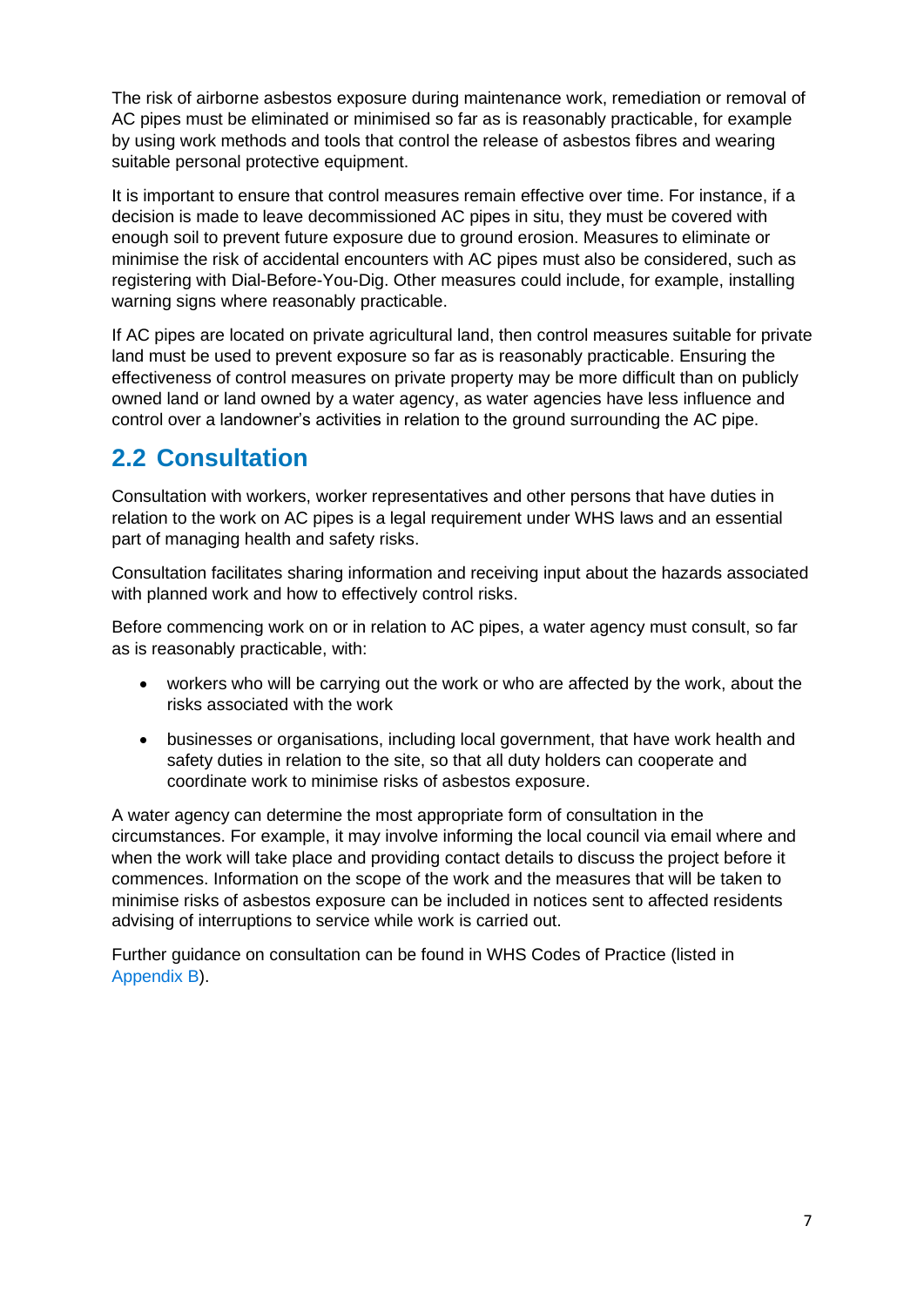## <span id="page-7-0"></span>**3. Risk Identification**

Like all asbestos-containing materials (ACM) at a workplace, a pipe must be inspected by a competent person to confirm if it contains asbestos. Otherwise, it must be assumed to be an AC pipe unless the water agency has reasonable grounds to believe that it is not an AC pipe. For example, a water agency would have reasonable grounds to believe that a water or sewer pipe manufactured after 31 December 2003 would not be made of AC.

A water agency may confirm the presence of asbestos by arranging for a sample of the pipe material to be analysed by a laboratory accredited by the National Association of Testing Authorities (NATA). 4

### <span id="page-7-1"></span>**3.1 Asbestos registers**

An asbestos register is a document that lists the known locations, or likely presence, of asbestos in a workplace.

Under WHS laws, an up-to-date asbestos register must be kept for all workplaces where asbestos is present or assumed to be present.<sup>5</sup>

> The term **workplace** is broadly defined in WHS laws, meaning that the requirement to prepare and maintain an asbestos register applies to the site of the AC pipe, being a place where a worker goes, or is likely to be, while at work.

The purpose of an asbestos register is to prevent exposure to airborne asbestos fibres by ensuring workers and others at the workplace do not accidentally disturb asbestoscontaining materials.

Generally, an asbestos register must:

- record the location, type (i.e., friable or non-friable) and condition of all AC pipes identified or assumed to be present at the workplace, including AC pipes that are in use, decommissioned or abandoned
- record the date on which the presence of AC pipe was identified
- be revised if an AC pipe is removed, disturbed, sealed or enclosed.

Photographs or site plans may be included in asbestos registers to show the location of asbestos. An asbestos register can be incorporated with or as a part of other documentation that a water agency keeps, such as a GIS (Geographic Information System).

<sup>4</sup> See [www.nata.com.au](http://www.nata.com.au/) for further information.

<sup>5</sup> Under WHS Regulations in Queensland, New South Wales, the Australian Capital Territory, Tasmania, South Australia and Northern Territory an asbestos register must also be prepared and kept for a workplace constructed before 1 January 2004 when no asbestos or ACM is identified at the workplace or is not likely to be present from time to time. The register must state that no asbestos is present.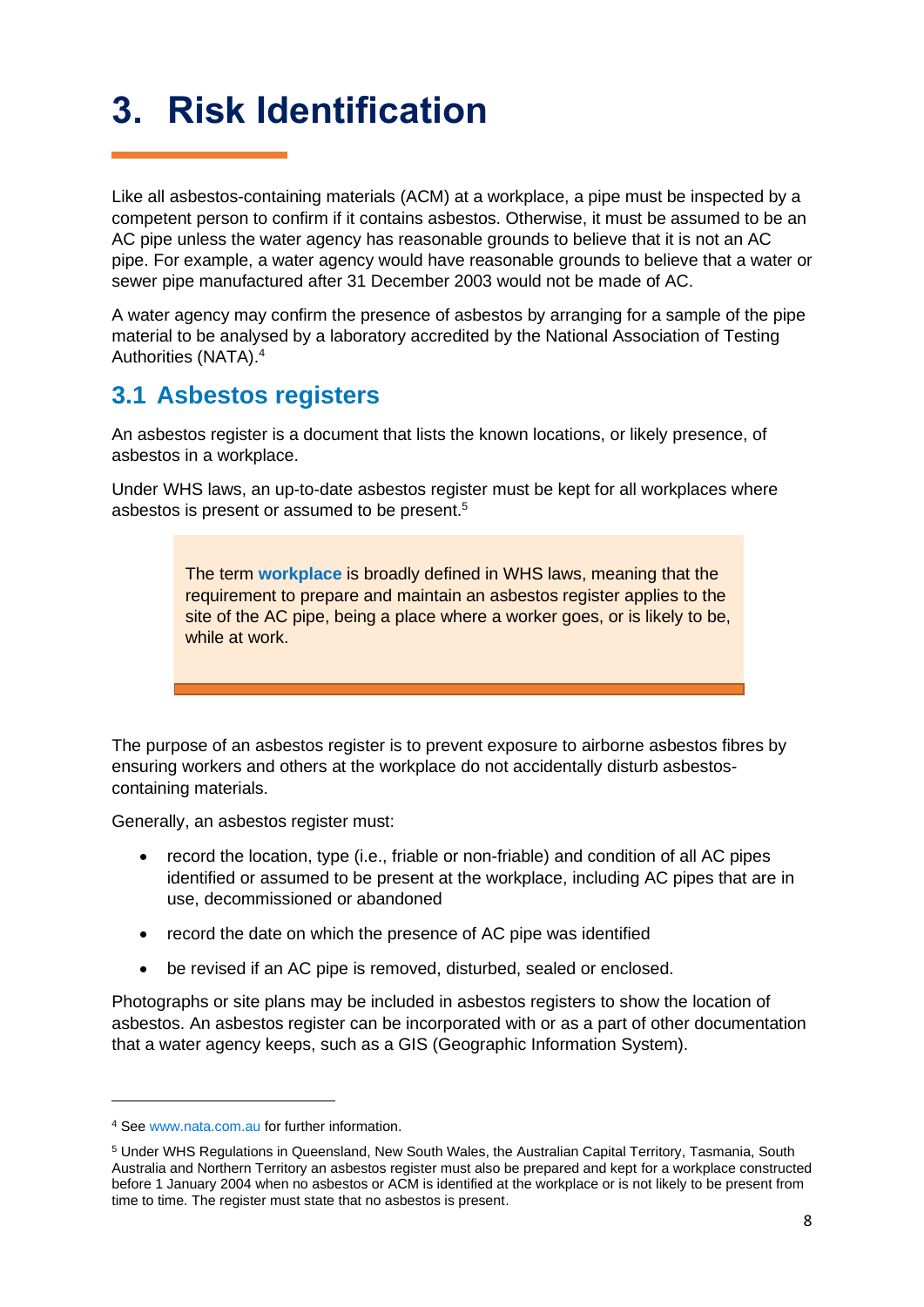An asbestos register must be easily accessible to workers and a copy must be given to any contractors who carry out work on AC pipes.

A template asbestos register can be found in the WHS asbestos management codes of practice of each State and Territory, listed in [Appendix B.](#page-23-0)

The presence of asbestos can also be indicated with a label or warning sign on or near the pipe, where reasonably practicable.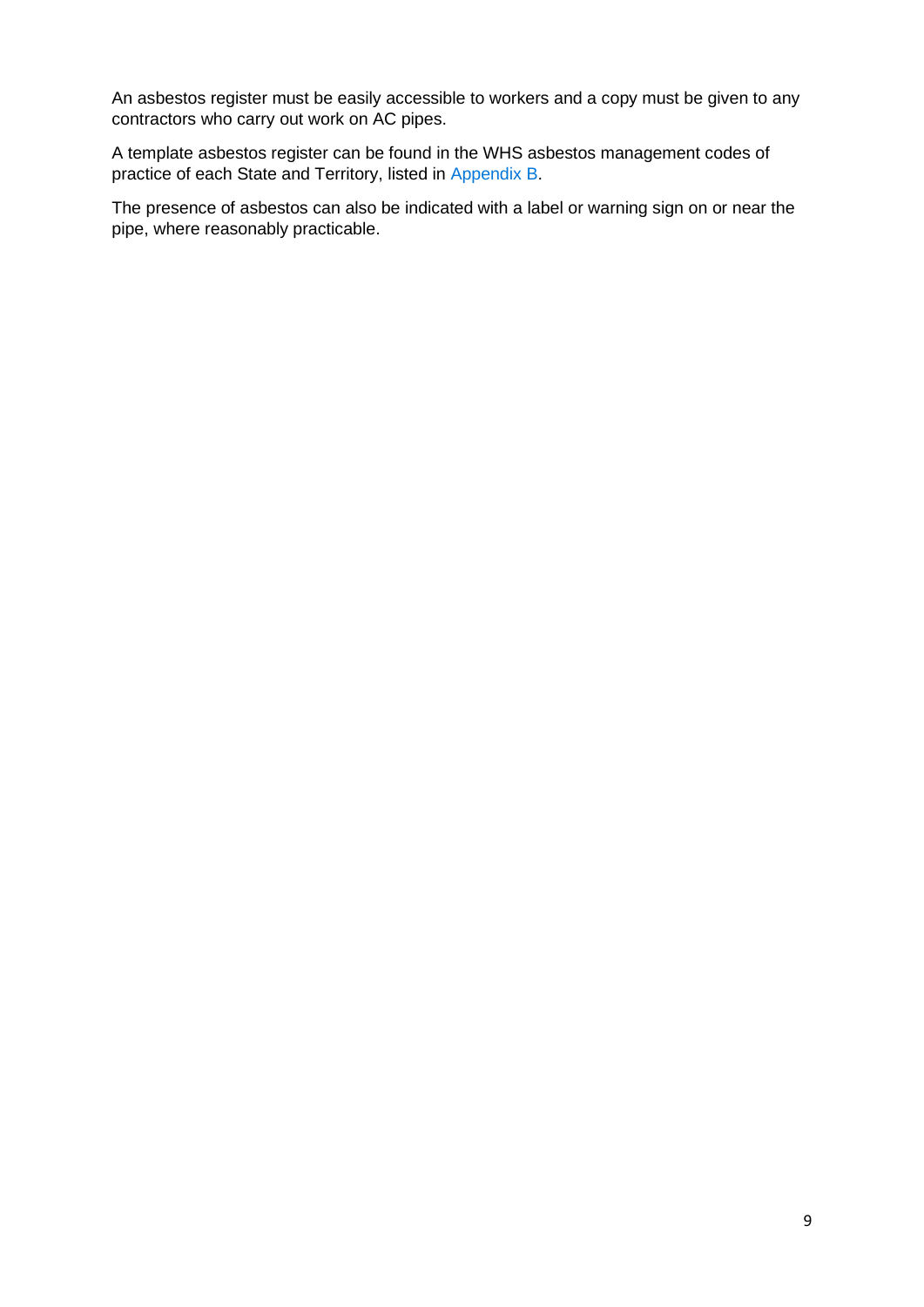## <span id="page-9-0"></span>**4. Risk Assessment**

Although there is no requirement to carry out a formal risk assessment, or record it in writing, a risk assessment process will assist in determining the likelihood of asbestos fibres being released from deteriorating AC pipes into the air or soil, as well as determining the most effective way to manage exposure risks.

Factors to consider when assessing risks relating to AC pipes include:

- presumed or known condition of the pipe
- AC pipe age
- AC pipe diameter
- depth of the AC pipe
- AC pipe run length
- history of failure events associated with the AC pipe
- remediation history
- the type of soil the AC pipe is buried in
- proposed and existing land use, for instance, whether the AC pipe will need to be excavated in the future because of land use
- adjacent infrastructure which may cause damage or disturbance to the AC pipe
- the type of work that is conducted on the AC pipe, including routine maintenance and infrequent activities (such as emergency repairs) and whether these tasks increase the risk of exposure
- availability of relevant documentation for current and future land users
- whether any chemicals used in the water supply or sewerage system causes deterioration of the AC pipe.

### <span id="page-9-1"></span>**4.1 Determining the condition of AC pipe**

Determining the condition of AC pipes, or the extent of deterioration, is an essential part of a risk assessment. There are both destructive and non-destructive processes for assessing the condition of an AC pipe. Where appropriate, non-destructive processes should be used as they prevent airborne asbestos from being released. An example of a non-destructive process is predictive modelling which can be carried out by applying knowledge of how AC pipes deteriorate and failure rates. For many water agencies this condition monitoring is standard practice in their day-to-day operations.

Other non-destructive methods for assessing the condition of AC pipes include ultrasonic techniques and in situ CT scanning. The problem with these methods is that while they can help to determine whether a pipe can still hold internal pressure, they cannot determine whether it is deteriorating.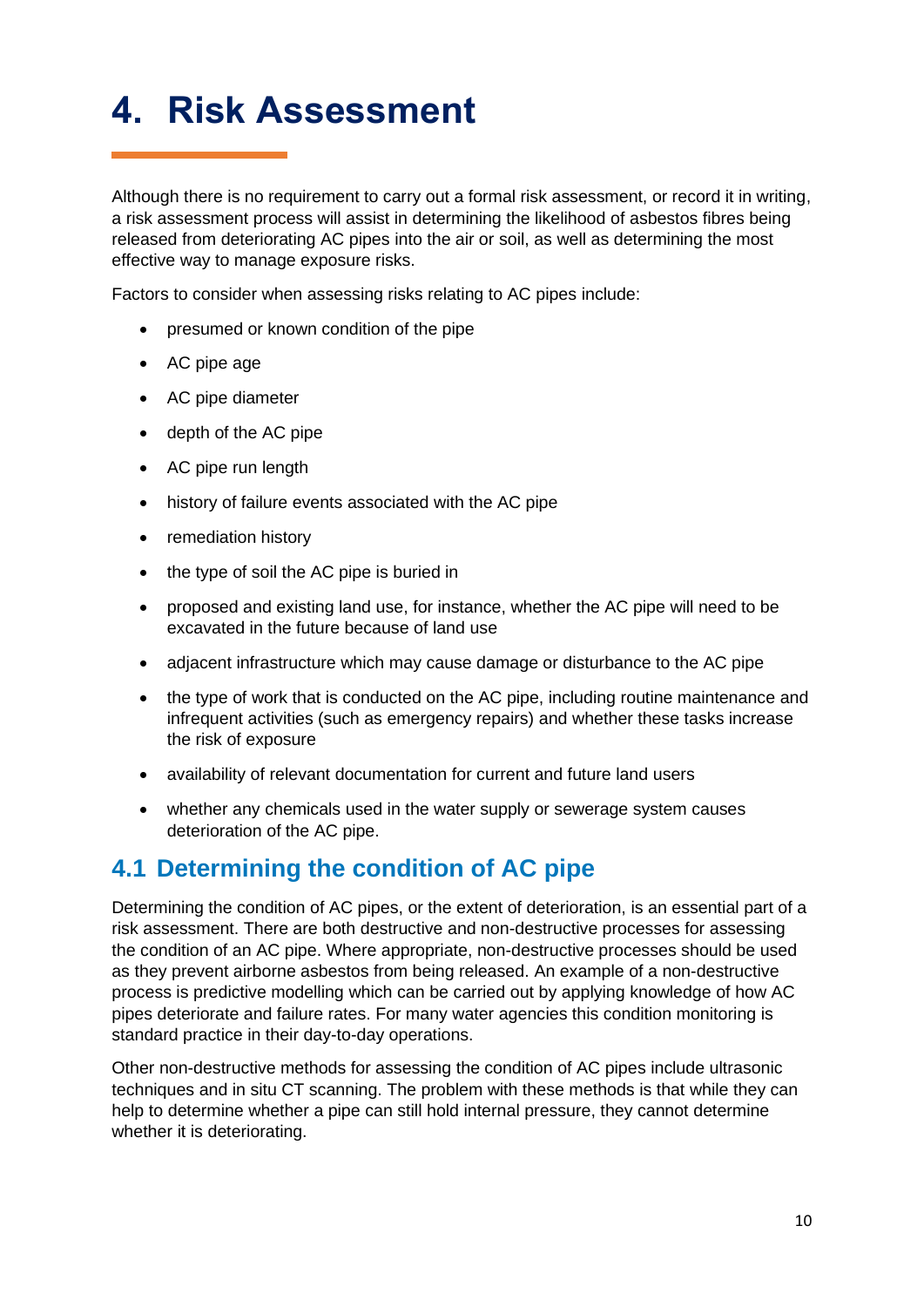If non-destructive testing is not practical or determinative, then a small section of the AC pipe can be removed to assess its condition. Typical destructive methods of condition assessment include:

- the phenolphthalein dye test
- crush testing.

Removing a section of AC pipe for condition assessment is not prohibited under WHS laws as it can fall within one of the exceptions to the prohibition (for example, maintenance or service work on non-friable asbestos or ACM, fixed or installed before 31 December 2003; or as genuine research and analysis). However, persons undertaking the condition assessment must be suitably trained in managing asbestos risks and carry out the work with appropriate safety measures in place.

Removal methods must eliminate or minimise the risks of exposure to airborne asbestos so far as is reasonably practicable. The section of AC pipe must be suitably wrapped and/or sealed, and labelled clearly as containing asbestos, to ensure safe transport and disposal. In the Australian Capital Territory, removing a section of AC pipe for condition assessment may only be done by a licensed asbestos removalist.

Once the assessment is complete, a water agency must ensure the proper disposal of the section at a landfill licensed to accept asbestos waste. This requirement can be incorporated into the agreement with the consultant who has been engaged to undertake the condition assessment.

#### **Drinking water**

There is no routine monitoring of Australian drinking water supplies for the presence of asbestos, but it is known that the deterioration of AC pipes can result in asbestos fibres being released into water supplies. The *[Australian Drinking Water Guidelines](https://www.nhmrc.gov.au/about-us/publications/australian-drinking-water-guidelines#block-views-block-file-attachments-content-block-1)* which provide guidance to water agencies on monitoring and managing drinking water quality state that, based on the weight of evidence of the available toxicological data, ingested asbestos is not hazardous to health.

The World Health Organization (WHO) updated its *[Asbestos in](https://apps.who.int/iris/handle/10665/350932)  [Drinking-water: Background document for development of WHO](https://apps.who.int/iris/handle/10665/350932)  [Guidelines for Drinking-water Quality for Asbestos](https://apps.who.int/iris/handle/10665/350932)* in December 2021. The WHO has maintained its conclusion which is reflected in the *[Australian Drinking Water Guidelines](https://www.nhmrc.gov.au/about-us/publications/australian-drinking-water-guidelines#block-views-block-file-attachments-content-block-1)* (noted above)*.* However, the WHO noted that due to the uncertainties and limitations of the epidemiological data, 'it is appropriate to try to minimise the concentrations of asbestos fibres in drinking-water as far as practical'. The WHO further notes that measures taken to manage risks of airborne asbestos exposure – which are outlined in these AC water and sewer pipe management guidelines – also serve to eliminate or minimise ingestion of asbestos fibres in drinking water.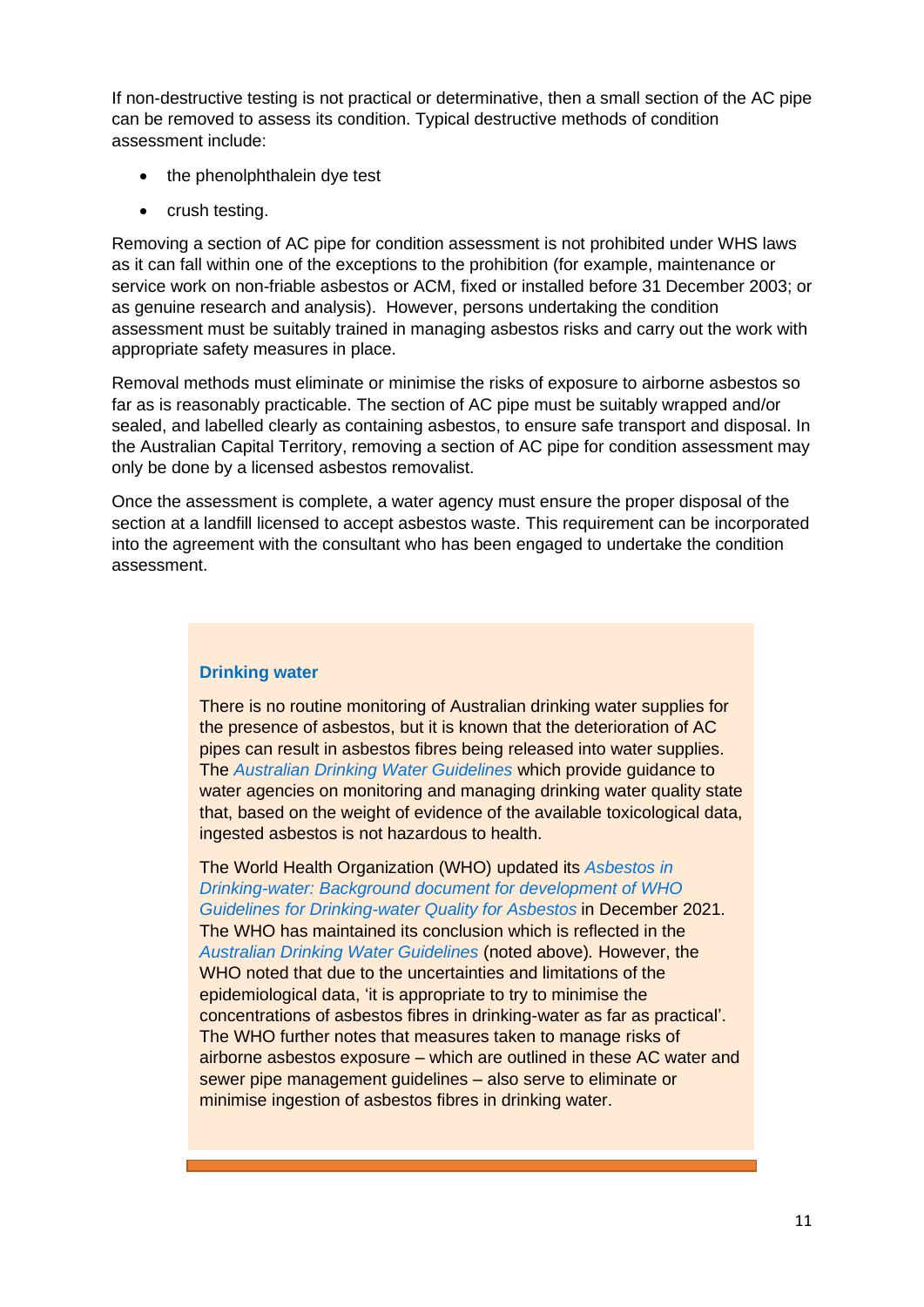## <span id="page-11-0"></span>**5. Risk control**

### <span id="page-11-1"></span>**5.1 Training of workers and appropriate licences**

Any workers who are or may be involved in asbestos removal work or asbestos-related work<sup>6</sup>, including carrying out maintenance or repairs on AC pipes, must be trained in:

- the identification of asbestos and ACM
- the safe handling of asbestos and ACM
- suitable control measures for asbestos and ACM.

There are additional training requirements for carrying out licensed asbestos removal work.

In most circumstances, WHS laws require asbestos to be removed from workplaces by a licensed asbestos removalist. There are two classes of licensed asbestos removalist:<sup>7</sup>

- Class A: authorised to remove friable and non-friable asbestos
- Class B: authorised to remove only non-friable asbestos.

No more than 10m<sup>2</sup> of non-friable asbestos can be removed without a licence, except in the Australian Capital Territory where any amount of asbestos material must be removed by a licensed asbestos removalist. In Victoria there is an additional requirement that removal of less than  $10<sub>m²</sub>$  of non-friable asbestos can only be done without a licence where the total time for all asbestos removal work is less than one hour in any period of 7 days, or when removing asbestos contaminated dust, is no more than 10 minutes.

Although the removal of a small amount of AC pipe is permitted without a licence in most jurisdictions, there are safety and cost benefits of having all AC pipe removal carried out by a licensed asbestos removalist. Among other things, it can avoid the delay and associated costs involved when risks are encountered, such as friable asbestos, which must be removed by a licensed asbestos removalist. In addition, a licensed asbestos removalist has the necessary insurance if something goes wrong.

### <span id="page-11-2"></span>**5.2 Monitor your workers' health**

In addition to ensuring all workers are appropriately trained, water agencies should check whether workers removing or undertaking work on or near AC pipes require health monitoring. Health monitoring is required in certain circumstances including if there is a risk of exposure. Detailed guidance is provided in Safe Work Australia's [Health Monitoring:](https://www.safeworkaustralia.gov.au/system/files/documents/2002/health_monitoring_guidance_-_asbestos.pdf)  [Guide for asbestos.](https://www.safeworkaustralia.gov.au/system/files/documents/2002/health_monitoring_guidance_-_asbestos.pdf) In the Victorian WHS laws, health monitoring of workers engaged in asbestos-related activities is referred to as medical examinations. Guidance for Victoria can be found in WorkSafe Victoria's [Compliance Code Managing Asbestos in Workplaces.](https://content.api.worksafe.vic.gov.au/sites/default/files/2020-02/ISBN-Compliance-code-managing-asbestos-workplaces-2019-12.pdf)

Health monitoring must only be carried out by a registered medical practitioner with relevant experience.

<sup>6</sup> Known as asbestos-related activities in Victoria.

 $7$  Terminology for licence classes may vary, such as in Western Australia.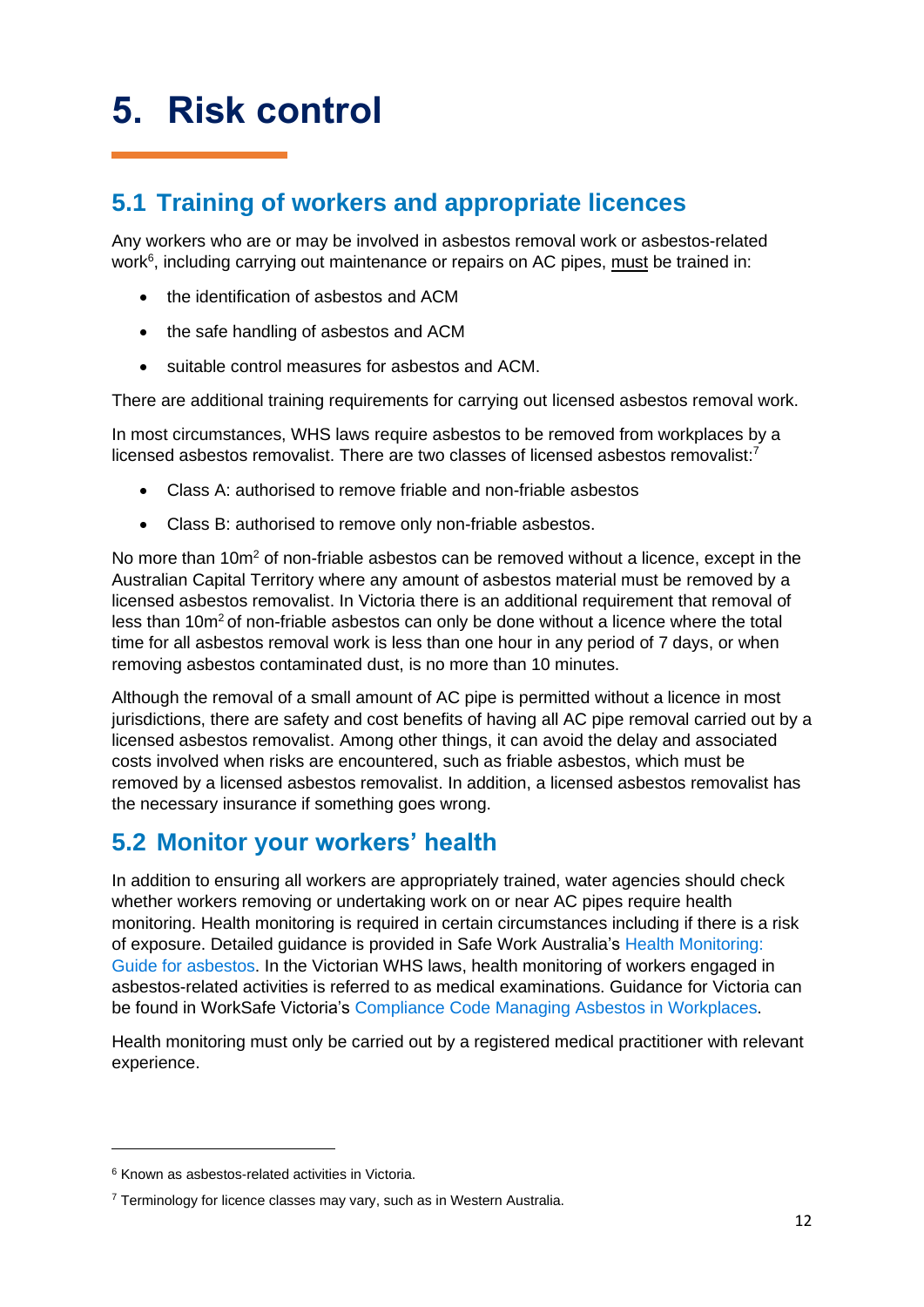### <span id="page-12-0"></span>**5.3 Asbestos management plan**

In most states and territories, a written asbestos management plan must be prepared for each work site where AC pipe is located.<sup>8</sup> In Victoria, an asbestos management plan does not need to be prepared or maintained, but is described in WorkSafe Victoria's [Compliance](https://content.api.worksafe.vic.gov.au/sites/default/files/2020-02/ISBN-Compliance-code-managing-asbestos-workplaces-2019-12.pdf)  [Code for Managing asbestos in workplaces a](https://content.api.worksafe.vic.gov.au/sites/default/files/2020-02/ISBN-Compliance-code-managing-asbestos-workplaces-2019-12.pdf)s a beneficial tool for managing the risks associated with asbestos in the workplace.

An asbestos management plan must include details about the work that will be carried out on or in relation to an AC pipe, including:

- the asbestos register for the site
- details of work that has been carried out previously on or in relation to the AC pipe
- the consultation processes that will be followed prior to the work being carried out
- decisions about AC pipe management options, for example, reasons why specific management methods were or were not chosen
- procedures for detailing incidents or emergencies involving the AC pipe
- arrangements for monitoring the condition of the AC pipe
- the roles and responsibilities of people involved in the plan
- training arrangements and/or details of training completed
- the procedure and timeline for reviewing and revising the asbestos management plan, including the asbestos register
- safe work methods.

Like an asbestos register, an asbestos management plan must be kept up to date, including to reflect condition assessments or maintenance or removal that has been carried out.

Asbestos registers and asbestos management plans must be easily accessible to anyone who uses the site. One method of ensuring accessibility of these documents is to register with [Dial-Before-You-Dig.](https://www.1100.com.au/) Water agencies can provide up-to-date asbestos information using this service. Before any excavation work is carried out at the site, the [Dial-Before-You-Dig](https://www.1100.com.au/) service should be contacted to obtain the asbestos register so that appropriate safety measures can be implemented.

### <span id="page-12-1"></span>**5.4 Safe Work Method Statement**

Repairing or removing AC pipes is classified as 'high risk construction work' under WHS laws because it involves, or is likely to involve, the disturbance of asbestos. A Safe Work Method Statement (SWMS) must be prepared before high-risk construction work commences and must include details on the controls that are to be implemented to eliminate or minimise the risk of asbestos exposure, so far as is reasonably possible. Workers, including employees and contractors, need to carry out the work in accordance with the SWMS.

<sup>&</sup>lt;sup>8</sup> Guidance about asbestos management plans can be found in the relevant WHS Codes of Practice, as listed in [Appendix B.](#page-23-0)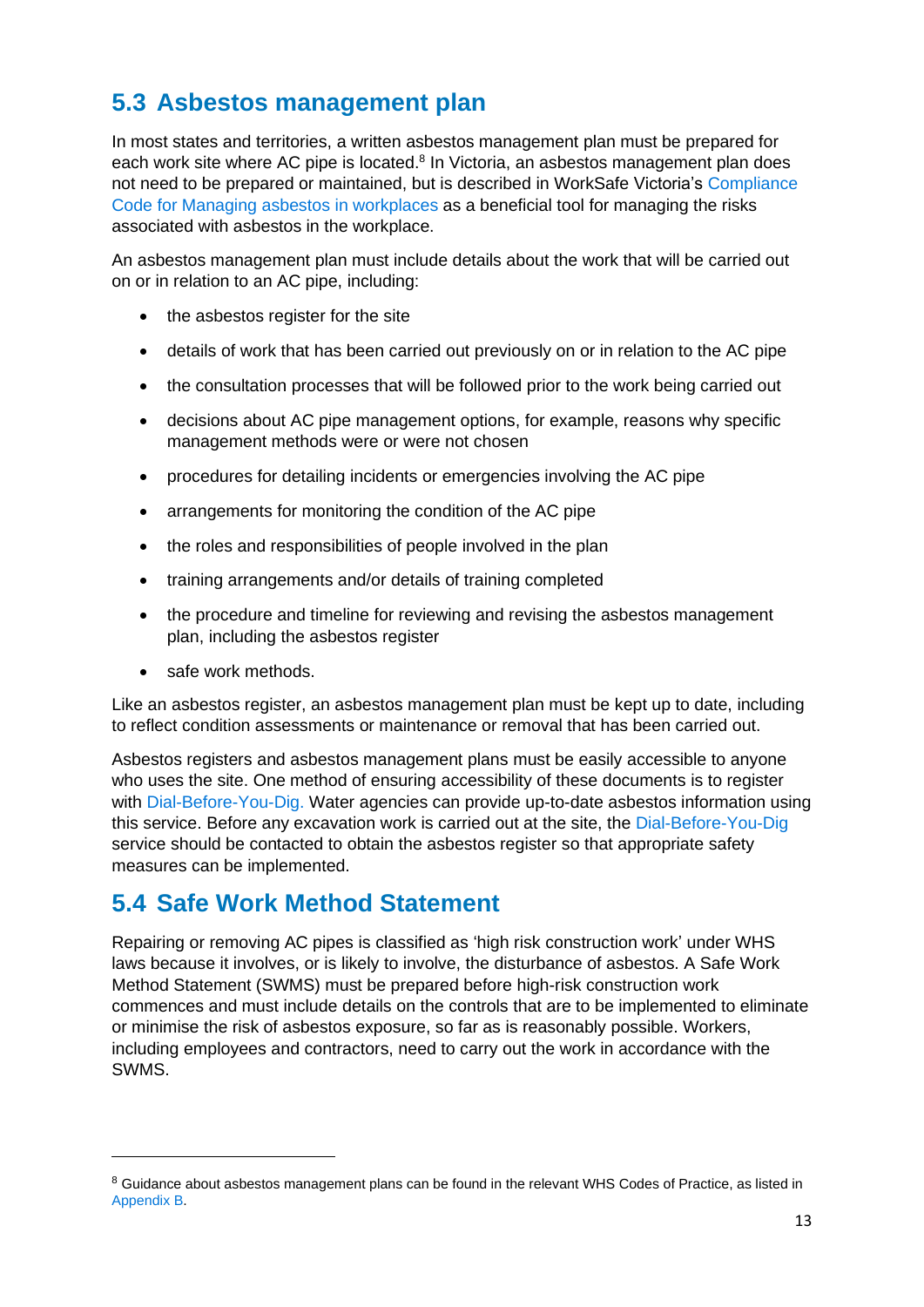Guidance on high-risk construction work, including SWMS, can be found in WHS construction work codes of practice or in SWMS guidance of each state or territory (links provided in [Appendix B\)](#page-23-0).

### <span id="page-13-0"></span>**5.5 Asbestos removal notification**

The state or territory WHS regulator must be notified of asbestos removal work before it is carried out. This requirement applies to the removal of any amount of asbestos in the Australian Capital Territory. In other states and territories, notification is required for any amount of friable asbestos and the removal of more than  $10m<sup>2</sup>$  of non-friable asbestos.

In most instances, notice must be provided at least 5 days before the work commences. There are exceptions for emergencies. Further information and links to asbestos removal notification forms are listed below:

- WorkSafe ACT [Asbestos removal notice](https://www.worksafe.act.gov.au/health-and-safety-portal/safety-topics/dangerous-goods-and-hazardous-substances/asbestos/asbestos-removal-notice)
- **SafeWork NSW** [Asbestos notifications](https://www.safework.nsw.gov.au/notify-safework/asbestos-notifications)
- **WorkSafe NT** [Asbestos notification](https://worksafe.nt.gov.au/notify-nt-worksafe/asbestos-notification)
- **Workplace Health and Safety Queensland** [Asbestos notifications](https://www.worksafe.qld.gov.au/safety-and-prevention/incidents-and-notifications/asbestos-notifications)
- **SafeWork SA** [Notification of asbestos removal](https://www.safework.sa.gov.au/notify/asbestos-removal)
- **WorkSafe Tasmania –** [Notification of the commencement of asbestos removal](https://worksafe.tas.gov.au/topics/licensing-permits-and-registration/asbestos-licensing/asbestos-removal-licensing)
- **WorkSafe Victoria** [Asbestos removal notification](https://www.worksafe.vic.gov.au/asbestos-removal-notification)
- **WorkSafe Western Australia –** [Notification of unrestricted asbestos removal work.](https://www.commerce.wa.gov.au/publications/notification-unrestricted-asbestos-removal-work) NB: this form must be used for the removal of any amount of *friable* asbestos. Notification is not currently required for the removal of non-friable asbestos.<sup>9</sup>
- **Comcare** [Asbestos notifications.](https://www.comcare.gov.au/safe-healthy-work/dust-conditions/asbestos-notifications) NB: notification to Comcare is required when an asbestos removalist is carrying out asbestos removal work at a workplace of an Australian Government agency, statutory authority or for a self-insured licensee.

### <span id="page-13-1"></span>**5.6 Signs and barricades**

While work is being carried out on AC pipes, the water agency must ensure that there are barricades and clear warning signs to alert people in the vicinity that asbestos-related work is taking place.

### <span id="page-13-2"></span>**5.7 Use of equipment**

WHS laws restrict how tools and equipment may be used on asbestos and asbestoscontaining materials, including AC pipes.

Power tools and brooms, or other implements that may cause the release of asbestos fibres may be used on AC pipes only if the tools, brooms, or implements are enclosed or otherwise used in a way that captures or suppresses asbestos fibres safely.

The use of compressed air and high-pressure water spray on AC pipes is prohibited by WHS laws, except in Victoria, where it is permitted if the use is controlled or if airborne asbestos

<sup>9</sup> These requirements may change when new Western Australian WHS legislation is expected to commence in January 2022.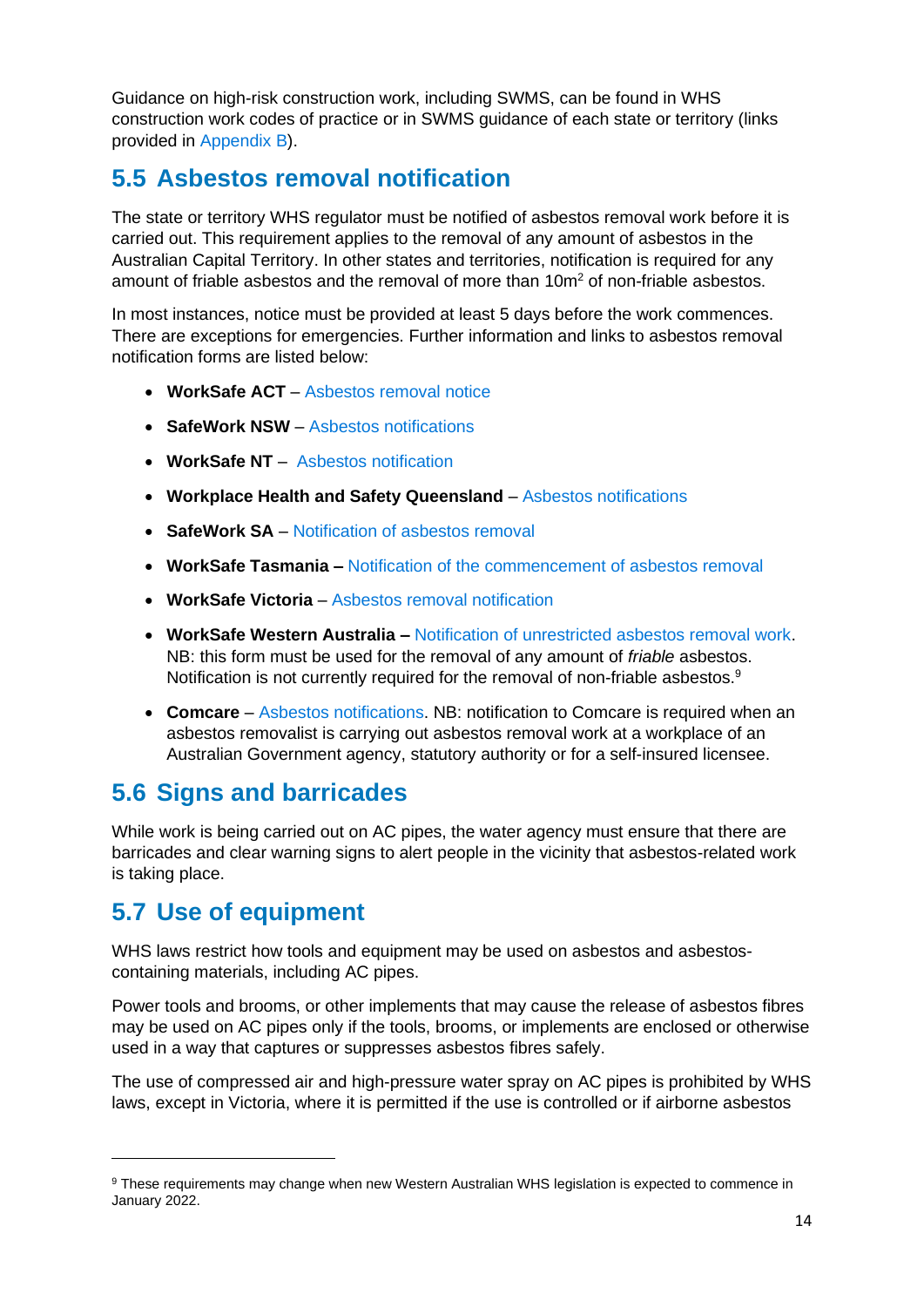fibre levels do not exceed 0.01 f/ml while the tool or instrument is in use.<sup>10</sup> In other states and territories, water jetting to clear blockages from water and sewer pipes must not be used unless an exemption for the activity has been granted by the WHS regulator.

#### **Applying for a general exemption**

The WHS regulator in each state and territory is the decisionmaker for granting exemptions from requirements in their WHS regulations including exemptions to use high pressure water spray.

In deciding whether to grant an exemption the WHS regulator must consider all relevant matters including:

- whether granting the exemption will result in a standard of health and safety that is at least equivalent to the standard that would be achieved by compliance with the provision(s)
- whether at least an equivalent standard of health and safety can be achieved by granting a conditional exemption
- whether exceptional circumstances justify the granting of the exemption, for example emergency situations, practicality of applying a regulatory provision or technological change
- if the proposed exemption relates to a particular thing, whether the risk associated with that thing is not significant if the exemption is granted
- whether the applicant has carried out consultation.

Although each WHS regulator has discretion as to whether to grant an exemption, there are agreed national principles for granting exemptions from requirements in the WHS regulations.

Guidance on applying for a general WHS exemption is provided by the following WHS regulators. In other jurisdictions it is recommended that a water agency contact the WHS regulator.

- **SafeWork NSW –** [Guide for](http://www.safework.nsw.gov.au/__data/assets/pdf_file/0008/50111/exemption-from-WHS-regulation-guide-8349.pdf)  applicants [for exemptions](http://www.safework.nsw.gov.au/__data/assets/pdf_file/0008/50111/exemption-from-WHS-regulation-guide-8349.pdf)
- **WorkSafe NT –** [Exemptions](https://worksafe.nt.gov.au/laws-and-compliance/workplace-safety-laws/exemptions)
- **WorkSafe Qld –** [Exemptions](https://www.worksafe.qld.gov.au/laws-and-compliance/work-health-and-safety-laws/exemptions-to-the-regulation)  [to the regulation](https://www.worksafe.qld.gov.au/laws-and-compliance/work-health-and-safety-laws/exemptions-to-the-regulation)
- **WorkSafe Tasmania –** [Exemptions under the Work](https://worksafe.tas.gov.au/topics/laws-and-compliance/acts-and-regulations/exemptions-under-the-work-health-and-safety-regulations)  [Health and Safety](https://worksafe.tas.gov.au/topics/laws-and-compliance/acts-and-regulations/exemptions-under-the-work-health-and-safety-regulations)  **Requlations**
- **WorkSafe Victoria –** [Applying for an exemption](https://www.worksafe.vic.gov.au/resources/applying-exemption-complying-victorias-health-and-safety-regulations)  [from complying with Victoria's](https://www.worksafe.vic.gov.au/resources/applying-exemption-complying-victorias-health-and-safety-regulations)  [health and safety regulations](https://www.worksafe.vic.gov.au/resources/applying-exemption-complying-victorias-health-and-safety-regulations)
- **WorkSafe Western Australia –** [Request for exemption,](https://www.commerce.wa.gov.au/publications/request-exemption)  [Department of Mines, Industry](https://www.commerce.wa.gov.au/publications/request-exemption)  [Regulation and Safety](https://www.commerce.wa.gov.au/publications/request-exemption)
- **Comcare –** [Regulatory guide](https://www.comcare.gov.au/scheme-legislation/whs-act/regulatory-guides/general-exemptions#fn1)  – [general exemptions.](https://www.comcare.gov.au/scheme-legislation/whs-act/regulatory-guides/general-exemptions#fn1)

<sup>10</sup> Victorian *Occupational Health and Safety Regulations 2017*, r.216.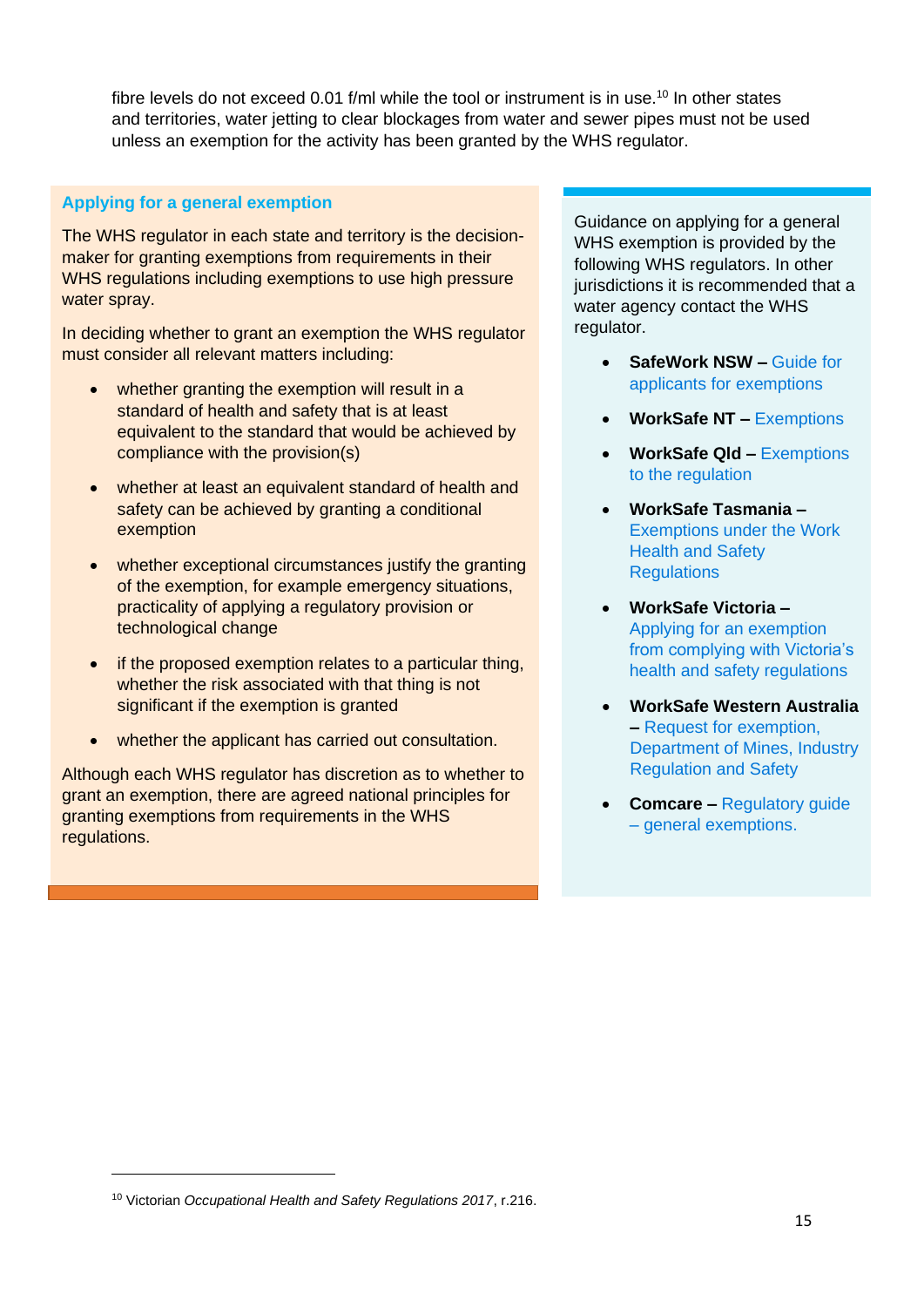## <span id="page-15-0"></span>**5.8 Air monitoring**

Air monitoring during licensed asbestos removal work may be required, even if the work involves the removal of non-friable asbestos, for example, where there is uncertainty about whether the exposure standard may be exceeded or, such as in South Australia, where air monitoring after both friable and non-friable licensed asbestos removal is required under WHS laws.

If the work involves the removal of any friable asbestos (and therefore must be carried out by a Class A licensed removalist) air monitoring must be carried out before and during the work by an independent licensed assessor or competent person. Air monitoring before and during the work is not required in Victoria if the removal of friable asbestos or asbestos contaminated dust is performed outdoors and will not constitute a risk to other persons.<sup>11</sup>

### <span id="page-15-1"></span>**5.9 Decontamination and cleaning of the site**

The work area, tools and workers must be decontaminated immediately after completing any work on or around AC pipes to remove asbestos fibres that can be carried on clothing, equipment, tools, or people.

Any clothing, equipment or tools that cannot be decontaminated or are not intended for reuse must be disposed of as asbestos waste.

Advice on decontamination procedures can be found in Codes of Practice or by consulting an asbestos professional.

### <span id="page-15-2"></span>**5.10 Clearance inspections**

If the work involves licensed asbestos removal, a clearance inspection must be carried out and a clearance certificate must be issued. In all states and territories apart from the Australian Capital Territory, Victoria and Western Australia, a clearance inspection must be undertaken by:

- an independent licensed asbestos assessor, for work carried out by a Class A licensed asbestos removalist (for example, if the removal work involved friable asbestos)
- an independent competent person, for all other asbestos removal work.

In the Australian Capital Territory, clearance inspections must be done by an independent licensed asbestos assessor and in Victoria and Western Australia by an independent competent person.

A clearance inspection must involve air-monitoring if the removal work was carried out by a Class A licensed removalist and may involve air-monitoring for all other asbestos removal work. The licensed assessor or competent person engaged to complete the clearance inspection will provide advice on this.

Until a clearance certificate is issued all measures required for an asbestos worksite must remain in place including signs and barricades even if the asbestos-related work itself has been completed.

<sup>11</sup> Victorian *Occupational Health and Safety Regulations 2017*, r.292. Note there is no requirement for air monitoring in Victoria if the work involved only non-friable asbestos.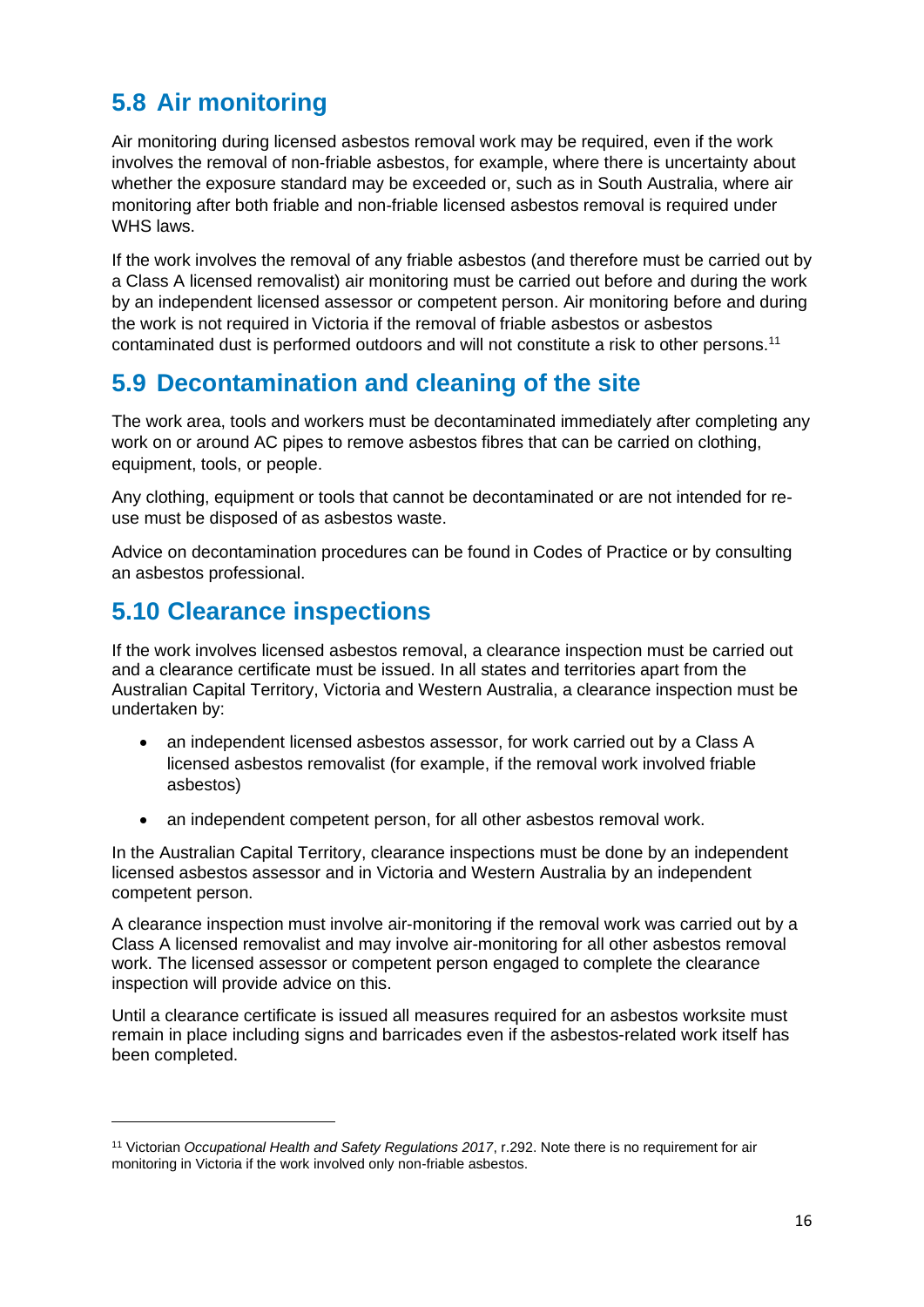### <span id="page-16-0"></span>**5.11 Site contamination**

Laws dealing with contaminated land are designed to prevent risks to human health and to the environment. Determining potential risk to human health will depend on the circumstances at each site and generally includes assessing the likelihood that asbestos will be disturbed and therefore pose a risk due to the release of airborne asbestos fibres.

Depending on the jurisdiction, the main factors that will need to be considered for site contamination are:

- whether the amount of asbestos in the soil is equal to or above the prescribed levels
- the potential risk to human health
- the risk of material or serious environmental harm, as defined in the relevant environment protection law.

#### **Notification**

Water agencies are required to notify environment protection regulators of asbestos contamination in or on the land. However, determining if land is considered contaminated for these purposes is not straight forward; the mere presence of AC pipe in situ will not trigger these requirements.

Environment protection laws in all states and territories except Victoria rely on the health screening levels defined in the *National Environment Protection (Assessment of Site Contamination) Measure 1999* (the NEPM) to assist land users determine if a site is contaminated and/or whether there is a level of contamination that must be notified to the environment protection regulator.

In Victoria, the obligation to report contamination is triggered when a person is, or is likely to be, exposed to airborne asbestos fibre levels of above 0.01 fibres/ml of air measured in a person's breathing zone and expressed as a time weighted average fibre concentration calculated over an 8-hour period.

If it is unclear whether notification is required, the water agency should seek advice from the environment protection regulator.

If a water agency has advised the environment protection regulator that a site is contaminated, the environment protection regulator may determine that the contamination is significant and requires further action by the water agency.

Alternatively, the environment protection regulator may determine that no further action is required if there is appropriate in situ management to prevent potential exposure from the asbestos contamination. If this is the case, the water agency will need to continue to manage the site in accordance with legislative requirements. If there are intentions to change the existing land use, the local planning authority may require a water agency to remediate the site for the proposed new use.

Further guidance on managing asbestos in soil is provided in the following guides:

- **Environment Protection Authority, NSW –** [Guidelines on](https://www.epa.nsw.gov.au/-/media/epa/corporate-site/resources/clm/150164-report-land-contamination-guidelines.pdf)  [the Duty to Report](https://www.epa.nsw.gov.au/-/media/epa/corporate-site/resources/clm/150164-report-land-contamination-guidelines.pdf)  [Contamination under](https://www.epa.nsw.gov.au/-/media/epa/corporate-site/resources/clm/150164-report-land-contamination-guidelines.pdf)  [the Contaminated](https://www.epa.nsw.gov.au/-/media/epa/corporate-site/resources/clm/150164-report-land-contamination-guidelines.pdf)  [Land Management Act](https://www.epa.nsw.gov.au/-/media/epa/corporate-site/resources/clm/150164-report-land-contamination-guidelines.pdf)  [1998](https://www.epa.nsw.gov.au/-/media/epa/corporate-site/resources/clm/150164-report-land-contamination-guidelines.pdf)
- **SafeWork NSW –** [Managing asbestos in](https://www.safework.nsw.gov.au/__data/assets/pdf_file/0005/329171/Managing-asbestos-in-soil-guide.pdf)  [or on soil guide](https://www.safework.nsw.gov.au/__data/assets/pdf_file/0005/329171/Managing-asbestos-in-soil-guide.pdf)
	- **Department of Health, WA –** [Guidelines for the](https://ww2.health.wa.gov.au/~/media/Files/Corporate/general%20documents/Asbestos/PDF/Guidelines-Asbestos-Contaminated%20Sites-May2009.pdf)  [Assessment,](https://ww2.health.wa.gov.au/~/media/Files/Corporate/general%20documents/Asbestos/PDF/Guidelines-Asbestos-Contaminated%20Sites-May2009.pdf)  [Remediation and](https://ww2.health.wa.gov.au/~/media/Files/Corporate/general%20documents/Asbestos/PDF/Guidelines-Asbestos-Contaminated%20Sites-May2009.pdf)  [Management of](https://ww2.health.wa.gov.au/~/media/Files/Corporate/general%20documents/Asbestos/PDF/Guidelines-Asbestos-Contaminated%20Sites-May2009.pdf)  [Asbestos](https://ww2.health.wa.gov.au/~/media/Files/Corporate/general%20documents/Asbestos/PDF/Guidelines-Asbestos-Contaminated%20Sites-May2009.pdf)  [Contaminated Sites in](https://ww2.health.wa.gov.au/~/media/Files/Corporate/general%20documents/Asbestos/PDF/Guidelines-Asbestos-Contaminated%20Sites-May2009.pdf)  [Western Australia –](https://ww2.health.wa.gov.au/~/media/Files/Corporate/general%20documents/Asbestos/PDF/Guidelines-Asbestos-Contaminated%20Sites-May2009.pdf) [2021](https://ww2.health.wa.gov.au/~/media/Files/Corporate/general%20documents/Asbestos/PDF/Guidelines-Asbestos-Contaminated%20Sites-May2009.pdf) and [Management of Small-](https://ww2.health.wa.gov.au/-/media/Files/Corporate/general-documents/Asbestos/PDF/Management-of-small-scale-asbestos-contamination.pdf)[Scale Low-Risk Soil](https://ww2.health.wa.gov.au/-/media/Files/Corporate/general-documents/Asbestos/PDF/Management-of-small-scale-asbestos-contamination.pdf)  [Asbestos](https://ww2.health.wa.gov.au/-/media/Files/Corporate/general-documents/Asbestos/PDF/Management-of-small-scale-asbestos-contamination.pdf)  [Contamination –](https://ww2.health.wa.gov.au/-/media/Files/Corporate/general-documents/Asbestos/PDF/Management-of-small-scale-asbestos-contamination.pdf) 2009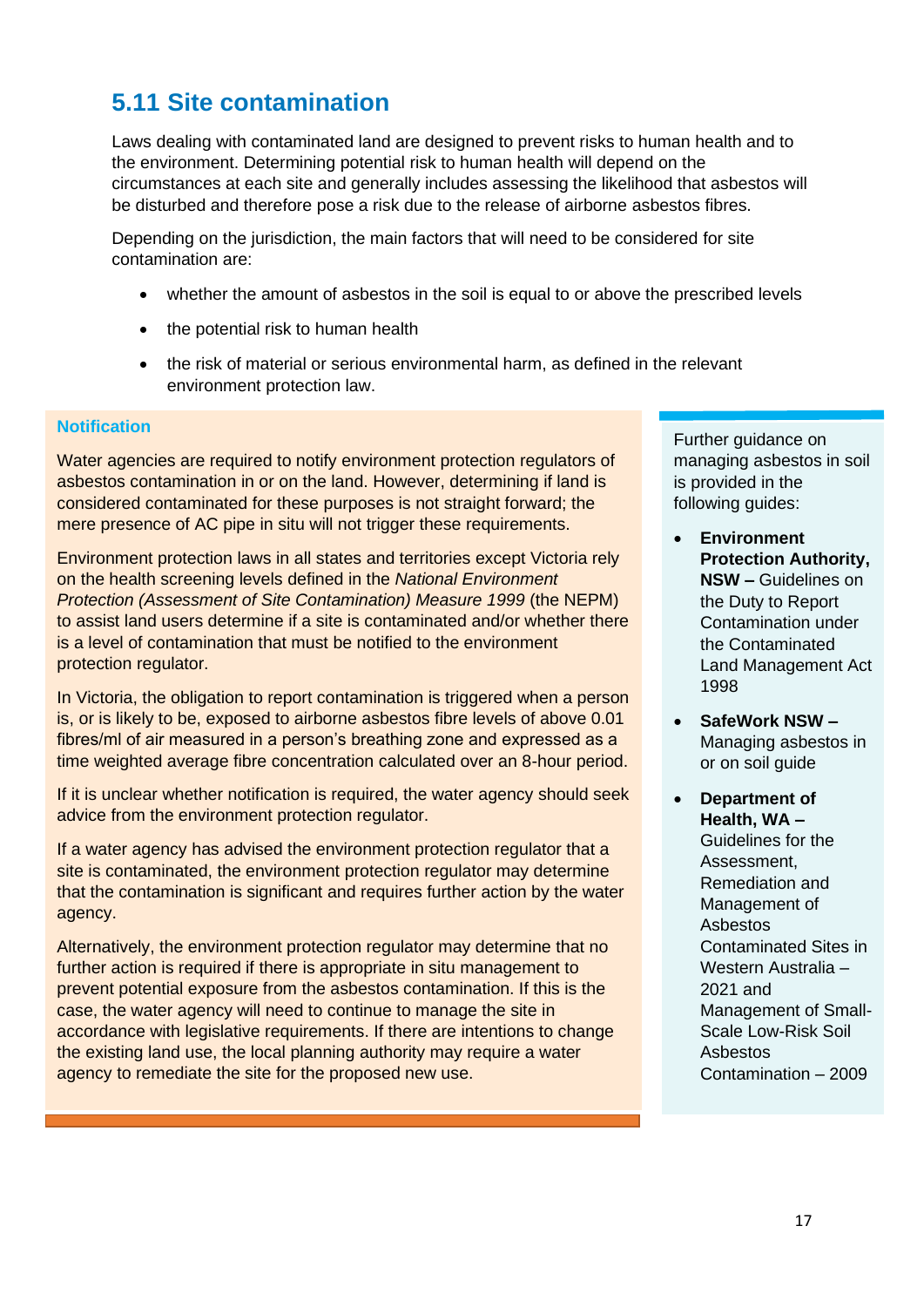### <span id="page-17-0"></span>**5.12 Asbestos waste management**

Under WHS laws 'asbestos waste' is defined as asbestos or ACM which has been removed, as well as disposable items used during removal. Asbestos waste must be disposed of as soon as practicable at a site authorised to accept asbestos waste. The requirements are slightly different in Western Australia and Victoria. For example, in Victoria asbestos waste must be disposed of as soon as reasonably possible at permitted premises.

The Asbestos Safety and Eradication Agency's website has a [searchable map](https://www.asbestossafety.gov.au/who-contact/search-disposal-facilities) of Australia where you can find your nearest licensed asbestos facility.

Under environment protection laws 'waste' has a broad meaning which includes 'discarded', 'surplus' or 'abandoned' substances or matter. In some jurisdictions there is a threshold for determining if waste is asbestos waste. In NSW no threshold exists for asbestos waste which is defined in the *Protection of the Environment Operations Act 1997* as any waste that contains asbestos, which includes soil with unwanted, surplus, or abandoned ACM pipe.

#### **Decommissioned AC pipes that remain in-situ**

A decommissioned AC pipe that remains in the ground is likely to be 'asbestos waste' for the purposes of environment protection laws because it is 'discarded' or 'surplus'. However, there is no requirement to remove these pipes unless removal is determined necessary to manage the risk to human health.

Risks associated with AC pipes that remain in the ground must be controlled and the control measures need to be recorded in the asbestos management plan. This should include procedures to eliminate or minimise accidental exposure by other land users so far as is reasonably practicable.

Additionally, the duty to ensure that persons are not exposed to airborne asbestos and the duty to not pollute the environment extends to the external surface of the AC pipe. Therefore, condition monitoring of AC pipes must be ongoing to identify any deterioration and subsequent contamination of surrounding soil. Methods to assess deterioration that do not involve removing surface soils are preferable, as they minimise the risk of exposure to asbestos fibres. Excavation and exposure of the in-situ pipe to assess the condition should be by exception, such as during maintenance activities or if the pipe is likely to be exposed through excavation or erosion of the surrounding soil or due to environmental change. See [Section 4.1](#page-9-1) of these Guidelines for guidance on various condition assessment methods.

#### **AC pipes that have been disturbed or damaged**

Asbestos-related work, such as maintenance or repair work on AC pipes, may disturb or damage the AC and create asbestos waste in the form of broken pieces and debris. AC pipe may also break or become fragmented during pipe rehabilitation processes, resulting in soil contamination. This may occur, for example, when connecting new pipe to existing AC pipe.

Any remnants of broken or damaged AC pipe, as well as the contaminated soil should be removed from the ground and disposed of in accordance with WHS and environment protection laws.

#### **Temporary storage**

Asbestos waste that is temporarily stored on site until the overall asbestos removal work is completed must be contained, correctly labelled, and secured to prevent unauthorised access. For example, waste drums or skip bins should be lined with heavy duty polyethylene (PE) sheeting (minimum 200 μm thickness), and warning labels should be placed on the top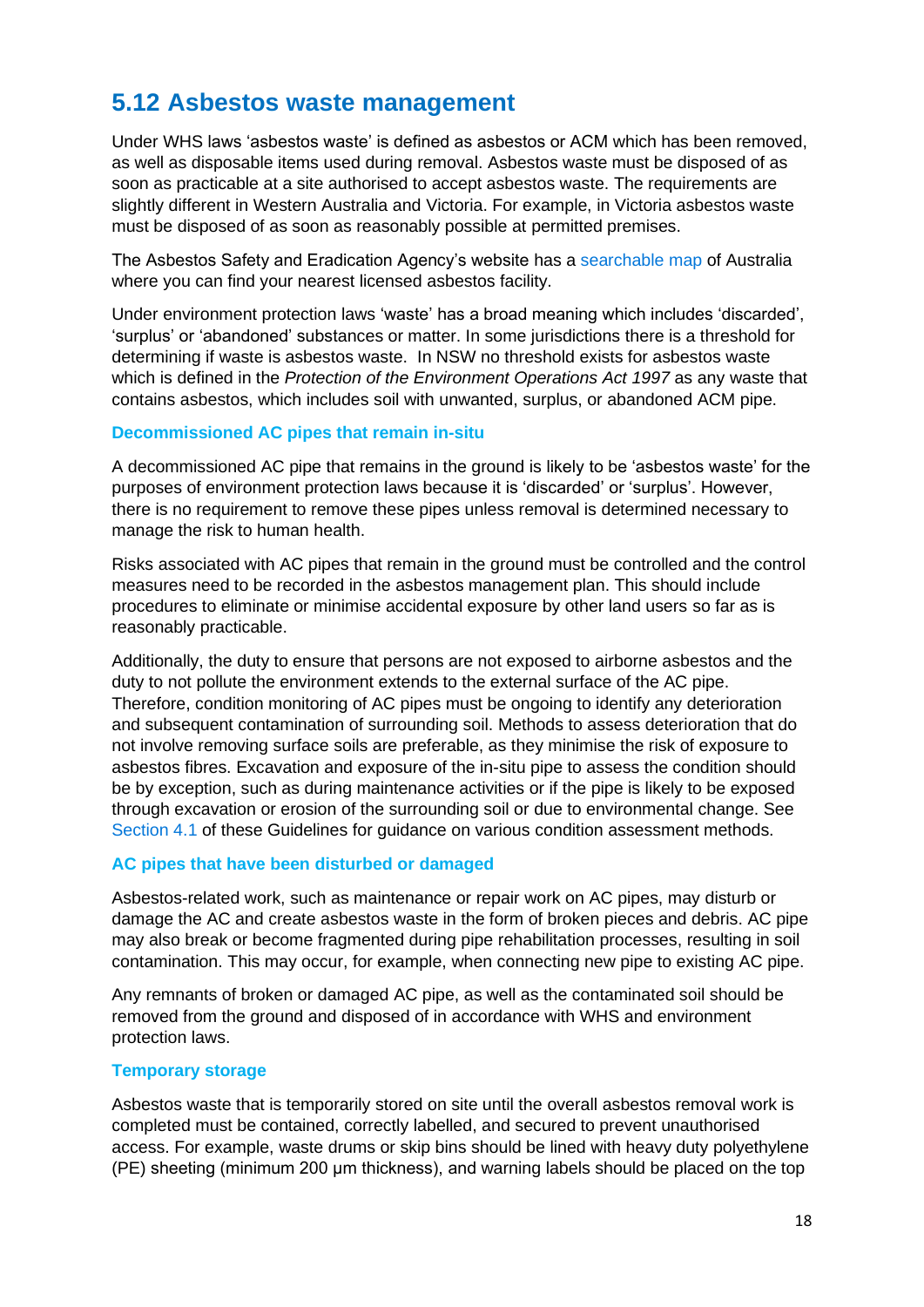and sides of each drum or bin with the words, 'Danger: Asbestos – do not break seal' or a similar warning.

Under WHS laws asbestos waste may be temporarily stored at a depot or holding facility, provided that safe storage requirements are met, and the site is authorised for this purpose by the environment protection regulator. For example, to minimise exposure risks so far as is reasonably practicable, asbestos waste from multiple jobs may be stored in one central location, before being transported in a single trip to a final disposal site.

As requirements for off-site temporary storage vary in each jurisdiction, for example, in relation to the amount of asbestos waste that may be stored, water agencies should seek advice from the relevant environment protection regulator.

#### **Transport**

In most cases, asbestos waste must be transported for disposal by a person licensed by the environment protection regulator to transport that material (in accordance with the Australian Dangerous Goods Code). Licences contain a set of conditions aimed at preventing pollution, managing risks, monitoring impacts, and reducing waste.

However, there are exceptions. For example, in New South Wales a licence is not needed to transport asbestos waste from a removal site to a depot for temporary storage. In Queensland there is a threshold and an environmental authority is required for transporting more than 175 kg of asbestos waste. The relevant environment protection regulator can provide guidance on licencing requirements in your state or territory.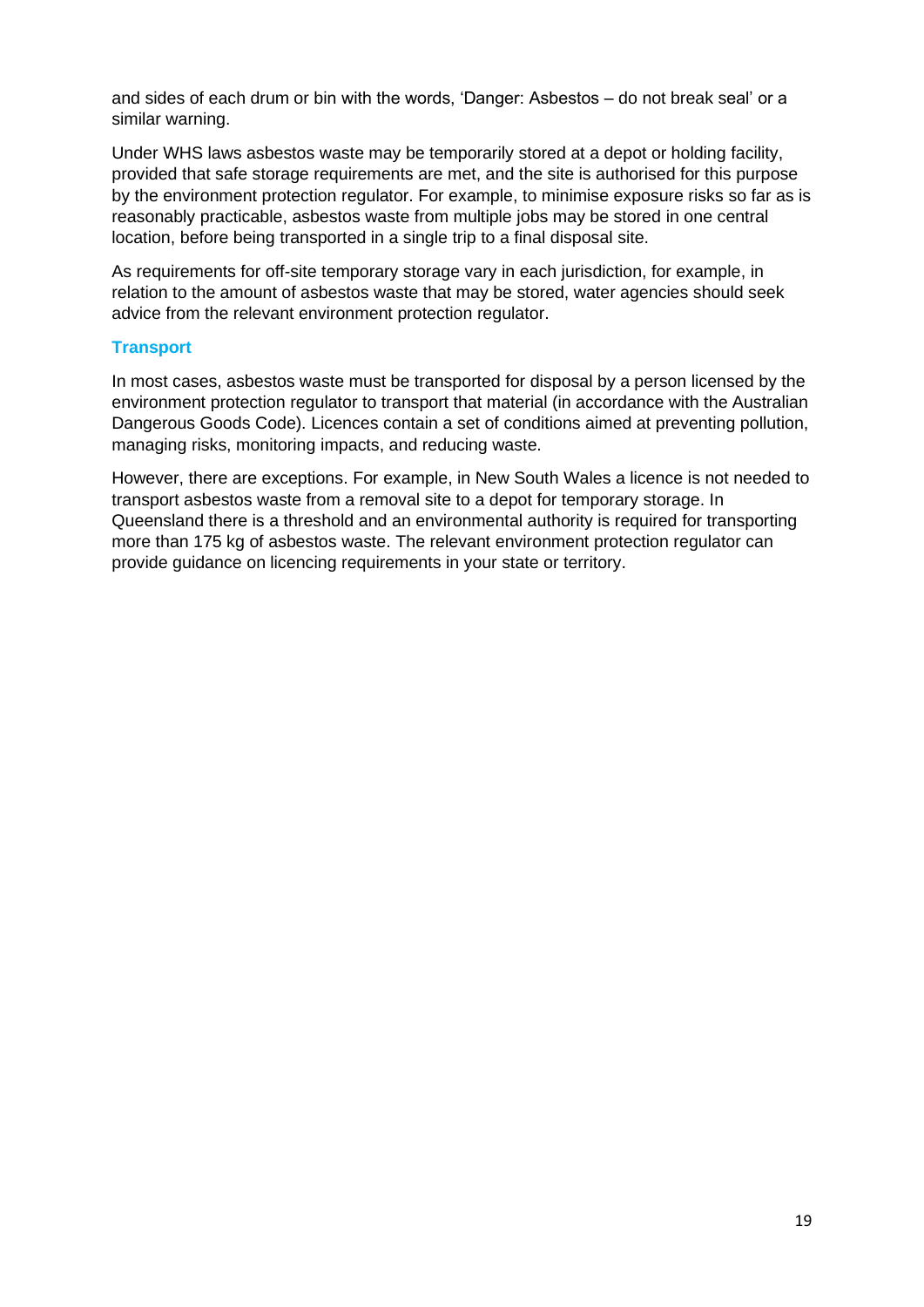## <span id="page-19-0"></span>**6. Common methods for managing deteriorating AC pipe**

There are several common methods for managing ageing AC pipes that are permitted under current laws to control the risk of airborne asbestos fibres being released.

Figure 1 shows the common management methods in a hierarchy based on how effective the method is for eliminating or minimising exposure to airborne asbestos fibres while the work is being carried out and for any future work on that site. These methods are described below.

| <b>Removal and replacement</b>                        | <b>Most effective</b>  |
|-------------------------------------------------------|------------------------|
| By-passing and construction of a new<br>alignment     |                        |
| <b>Slip-lining and curing-in-place pipe</b><br>lining |                        |
| <b>Pipe reaming</b>                                   |                        |
| <b>Pipe bursting or splitting</b>                     | <b>Least effective</b> |

**Figure 1: Hierarchy of AC pipe management methods**

### <span id="page-19-1"></span>**6.1 Removal of AC pipe and replacement**

Full removal of existing AC pipes, including associated debris and replacement with new pipe is the only method of rehabilitation that completely removes future exposure risks.

Typically pipe lengths are removed in whole segments from collar to collar, reducing breakage of the AC pipe and therefore reducing the risk of exposure to airborne asbestos fibres. If the AC pipe is broken or damaged during the process, surrounding soil may require removal in conjunction with the pipe.

This is the most expensive AC pipe rehabilitation option as full excavation is required and asbestos must be removed and disposed of in accordance with WHS and environment protection laws. However, the benefit of this method is that there are no ongoing risks and costs that are usually associated with managing decommissioned AC pipe in situ.

Removal must be carried out by a licensed asbestos removalist (other than in the Australian Capital Territory) unless the amount of AC pipe being removed is less than 10m<sup>2</sup>.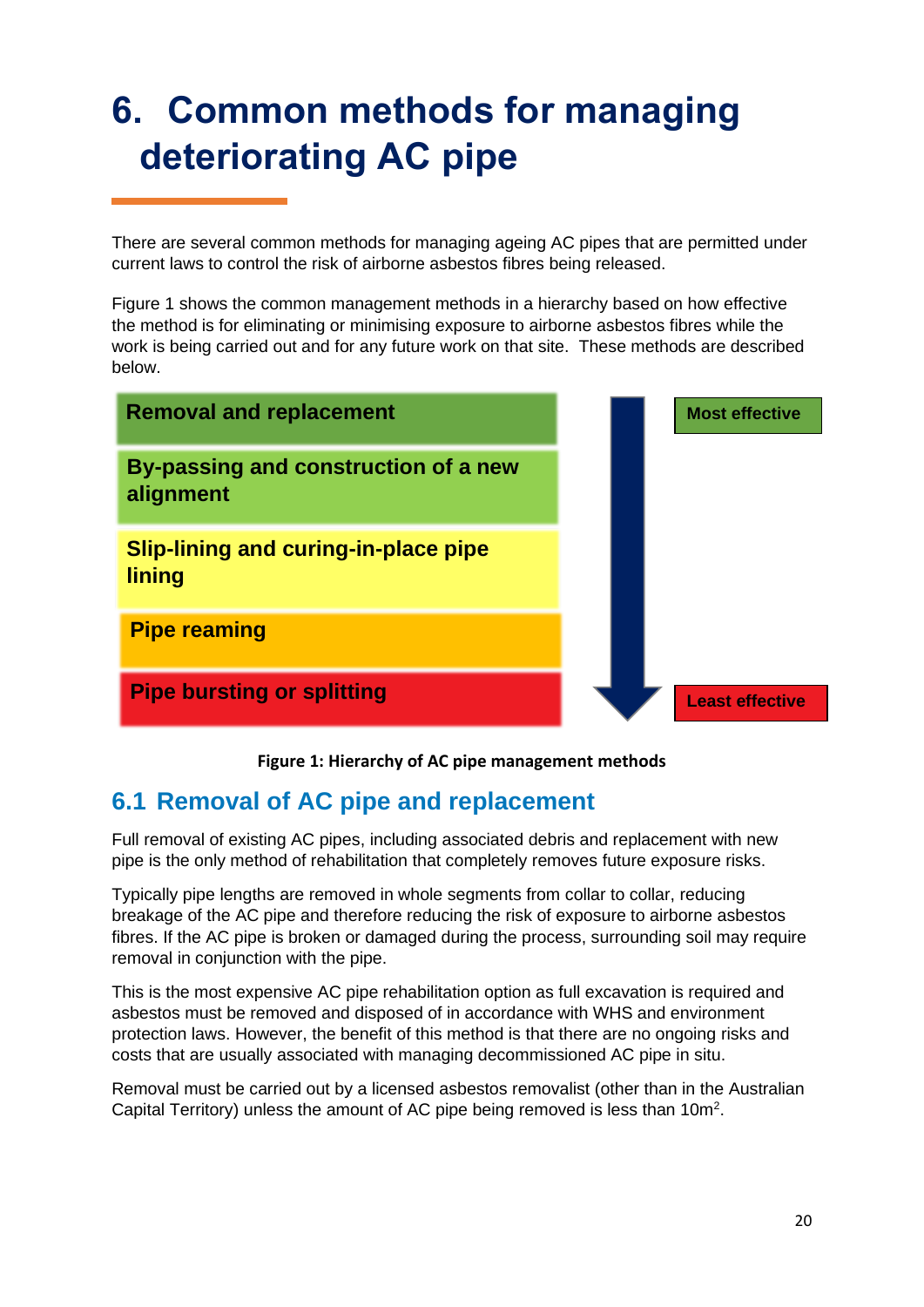### <span id="page-20-0"></span>**6.2 By-passing and construction of a new alignment**

The most common approach to AC pipe rehabilitation is by-passing. It involves making an AC pipe section redundant by disconnecting it and installing a brand-new service pipeline alongside. This method leaves the redundant AC pipe section in-situ.

Although the redundant pipe will be decommissioned, it remains the responsibility of the water agency to manage the risks associated with it. This includes recording the decommissioned AC pipe in an asbestos register and ensuring that exposure to airborne asbestos is eliminated or minimised so far as is reasonably practicable. Any decommissioned AC pipe should also be recorded in all asset information requests, such as the Dial-Before-You-Dig service, to confirm ownership and prevent accidental encounters with the decommissioned AC pipe.

### <span id="page-20-1"></span>**6.3 Slip-lining and curing-in-place pipe lining**

Slip lining involves using plant to pull through a smaller diameter pipe inside the existing AC pipe. Curing-in-place involves lining an existing AC pipe with a resin saturated fabric tube. This is done by inserting the fabric via inversion or with a winch, and then inflating the fabric tube with air or water until the resin saturated fabric hardens to fully line the internal pipe surface. The tube is constructed with a mix of polyester or glass fibre plastic-coated fabric.

### <span id="page-20-2"></span>**6.4 Pipe reaming**

Pipe reaming involves pumping drilling fluid into the existing AC pipe and, as the reaming tool attached to the new pipe comes forward, the existing pipe is then broken. The pipe fragments of the redundant AC pipe are captured in the drilling fluid along with some of the soil, these are then flushed down stream to a receiving pit.

### <span id="page-20-3"></span>**6.5 Pipe bursting or splitting**

Pipe bursting or splitting techniques involve machinery that is pushed up the AC pipe section to expand, split or break the pipe, creating a cavity for a replacement pipe to be inserted into the void.

A disadvantage of these methods is that removing all the fragments of the AC pipe from the surrounding soil is difficult to achieve with current technologies, and generally requires excavation, remediation, and validation by sampling to meet clean-up requirements. This method should only be chosen if no other methods are reasonably practicable. Additionally, if using this method, an exemption from disposal requirements is needed from the WHS regulator to allow the asbestos waste to remain in the ground.

This method may also result in asbestos contaminated soil, which triggers notification requirements under environment protection laws. Hence, advice from the environment protection regulator should be sought.

### <span id="page-20-4"></span>**6.6 New and emerging methods**

New trenchless methods for rehabilitating AC pipes are emerging and may be used so long as compliance with all applicable laws is maintained.

Examples that are currently being explored involve:

• *In situ encapsulation of broken AC pipe*: this method involves guiding various types of heads into an AC pipe to split, crack or grind the AC pipe in situ, while simultaneously drawing a new pipe into the old pipe alignment. At the same time, an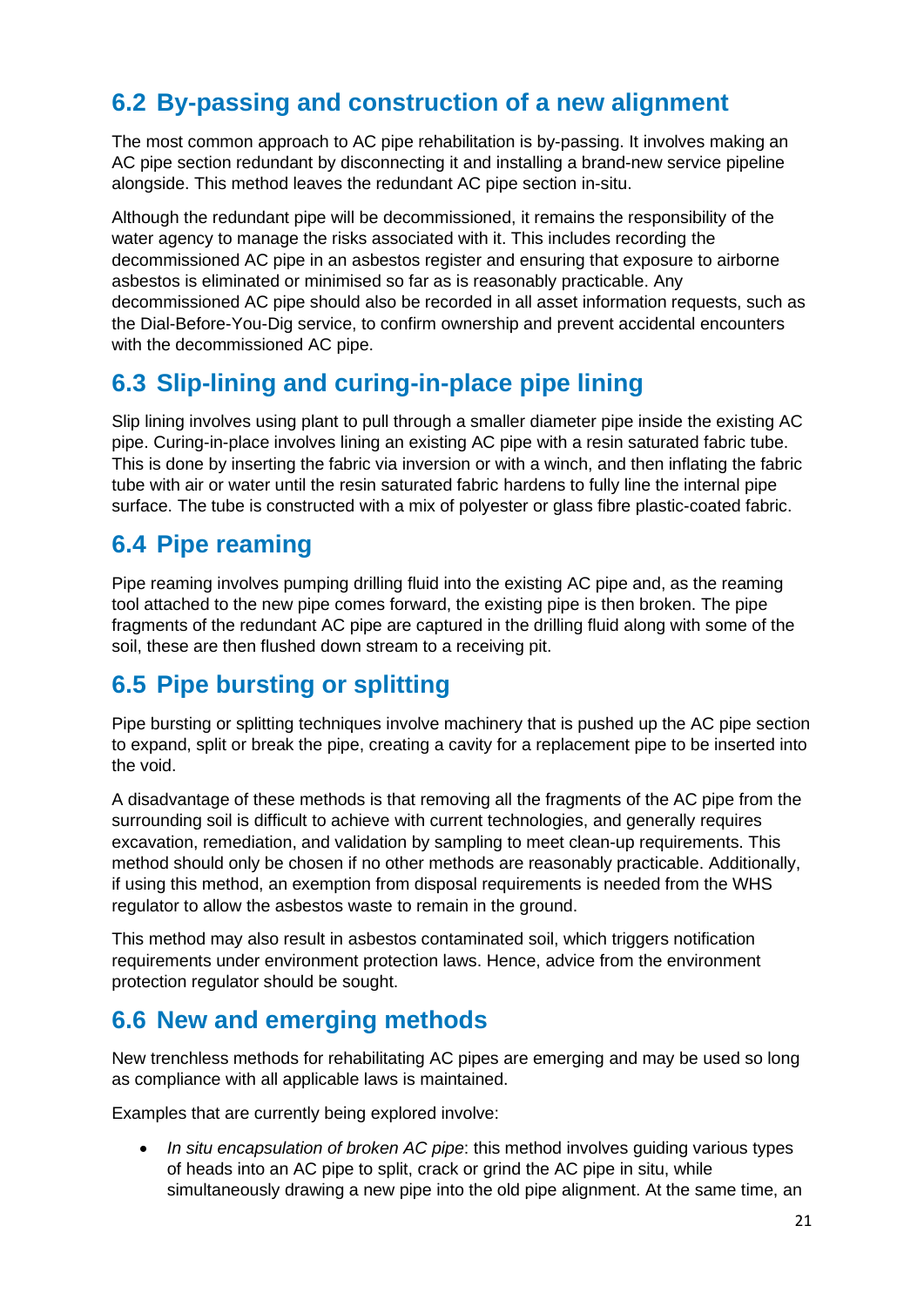encapsulating material, in a vibrant colour, is pumped into the head to simultaneously encapsulate any asbestos fibres and broken AC pipe – this occurs at the point where the head is decommissioning the old pipe. The vibrant colour of the encapsulated materials in contrast with the new pipe, ensures they are easily identifiable to future users of the site.

- *Pipe extraction also known as the 'pipe pull & split' process*: this method involves removing AC pipes by pulling it into an open pit where it is split into a filter bag for wrapping and disposal. This method is useful in circumstances where removal of vegetation or infrastructure to access the AC pipe may cause significant environmental and/or community impact.
- *Lining by die reduction*: this method involves reducing the new polyethylene (PE) pipe in diameter so it can be pulled into the existing AC pipe and then reverting it to its original size. With this method, the AC pipe is only disturbed at connection points, resulting in minimal removal of AC pipe.
- <span id="page-21-0"></span>• *Spirally wound PVC*: this method involves spirally winding a single uPVC plastic strip into an existing AC pipe via a machine placed in the channel of the access chamber. The edges of the strip are securely locked together by a built-in interlocking channel to form a strong structural liner inside the AC pipe. A section pipe is then installed and radially expanded (with a patented mechanism) to make contact with the inside wall of the AC pipe. This technique is only intended for non-pressure applications such as gravity sewers and stormwater applications.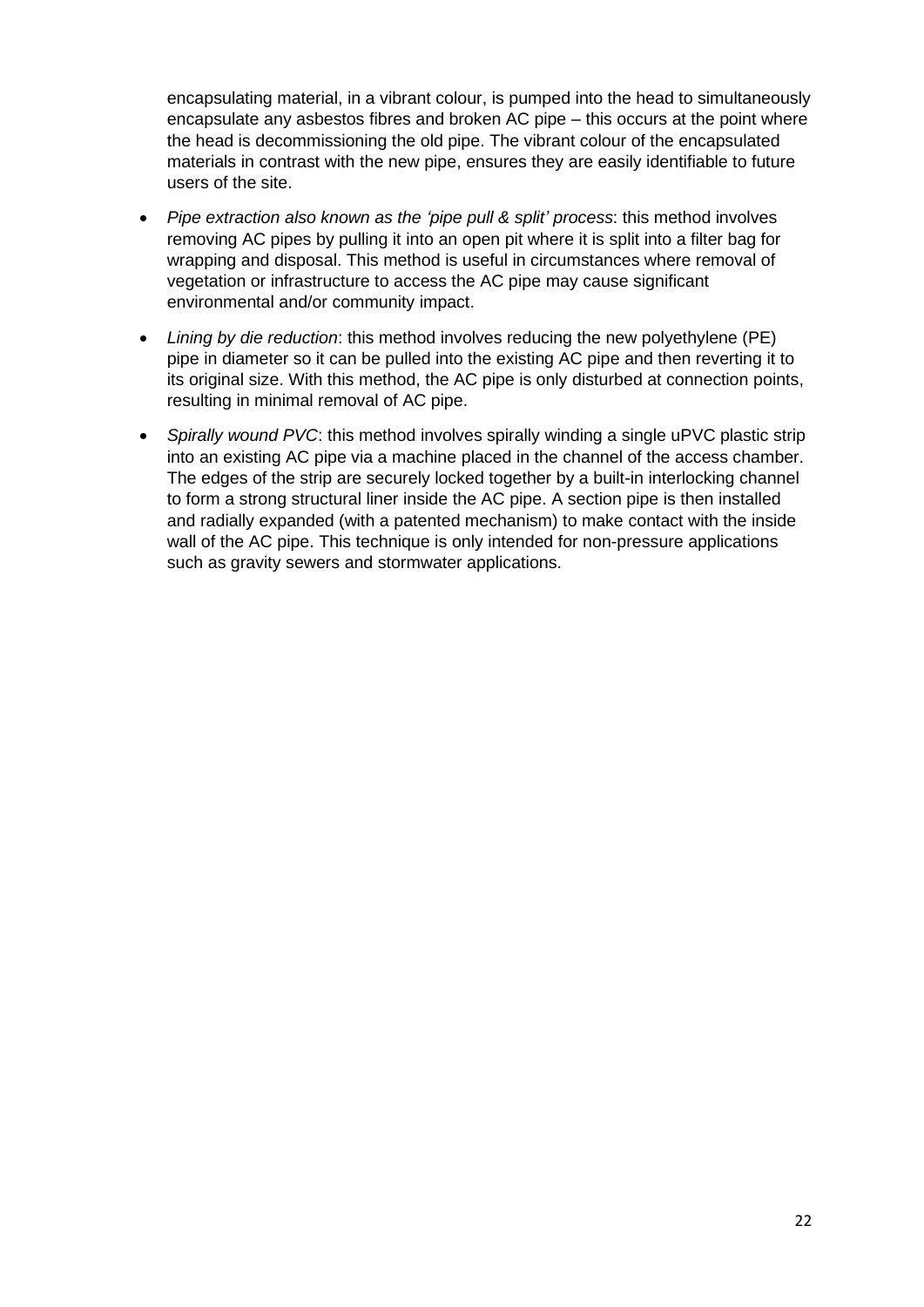#### **APPENDIX A: GLOSSARY**

#### <span id="page-22-0"></span>**AC pipes**

Asbestos cement (AC) water and sewer pipes (including pressure pipes and gravity mains) that are part of a water agency's water supply and sewerage system.

#### **Environment protection regulator**

The state or territory regulator/s for environment protection including asbestos contamination of soil, illegal dumping of asbestos waste and the transport and disposal of asbestos.

#### **Reasonably practicable**

What is reasonably practicable means that which is, or was at a particular time, reasonably able to be done to ensure health and safety, taking into account and weighing up all relevant matters including:

- a) the likelihood of the hazard or the risk occurring
- b) the degree of harm that might result from the hazard or the risk
- c) what the person knows, or ought to reasonably know, about the hazard or risk, and ways of eliminating or minimising the risk
- d) the availability and suitability of ways to eliminate or minimise the risk, and
- e) after assessing the extent of the risk and the available ways of eliminating or minimising the risk, the cost associated with available ways of eliminating or minimising the risk, including whether the cost is grossly disproportionate to the risk.

Further guidance on what is 'reasonably practicable' in the context of work health and safety can be found in Safe Work Australia's Interpretive guideline – [Model Work Health and Safety](https://www.safeworkaustralia.gov.au/system/files/documents/1702/interpretive_guideline_-_reasonably_practicable.pdf)  [Act The meaning of 'reasonably practicable'](https://www.safeworkaustralia.gov.au/system/files/documents/1702/interpretive_guideline_-_reasonably_practicable.pdf)

#### **Safe Work Method Statement (SWMS)**

A written document that is required for high-risk construction work, including asbestos removal, under WHS law. A SWMS must identify the high-risk work, the hazards and risks of that work and describe control measures to be implemented. Refer to jurisdictional-specific requirements in WHS regulations, codes of practice and guidance listed in [Appendix B.](#page-23-0)

#### **Water agency**

A public or private utility organisation or business providing water and/or sewerage services. May include a local council in some areas.

#### **Worker**

For the purposes of these Guidelines, the term 'worker' is used to refer to employees, contractors, labour hire workers or any other persons who carry out work for a business or undertaking or an employer.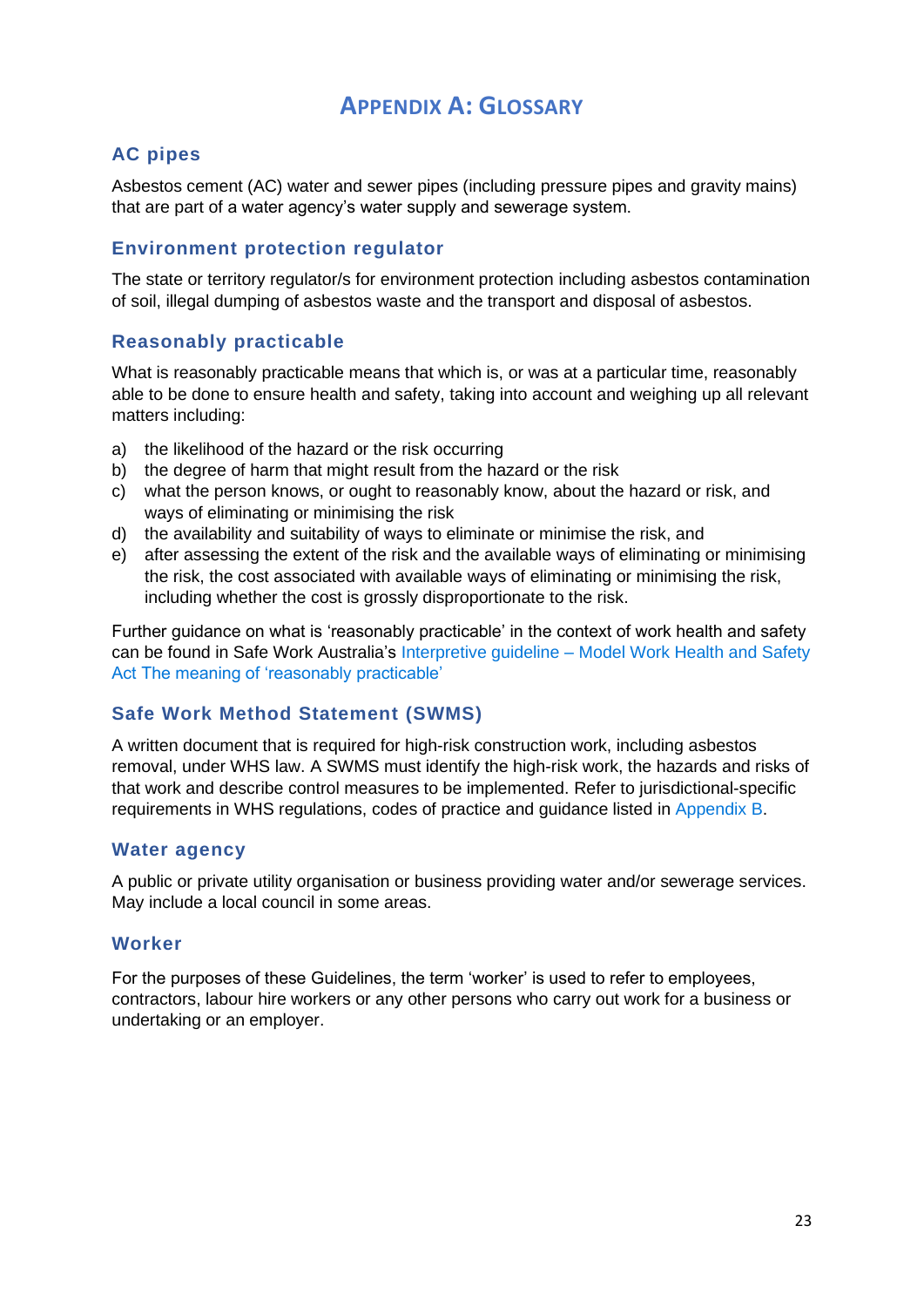### <span id="page-23-0"></span>**APPENDIX B: REGULATIONS, CODES OF PRACTICE AND GUIDANCE**

#### **MATERIALS**

### **Australian Capital Territory**

|            | <b>WHS Regulations</b>   | <b>Work Health and Safety Regulation 2011</b>                                                                                                 |
|------------|--------------------------|-----------------------------------------------------------------------------------------------------------------------------------------------|
| <b>ACT</b> | WHS Codes of<br>Practice | Work Health and Safety (How to Manage and Control<br>Asbestos in the Workplace Code of Practice) Approval 2020                                |
|            |                          | Work Health and Safety (How to Safely Remove Asbestos<br>Code of Practice) Approval 2020                                                      |
|            |                          | <b>Work Health and Safety (Work Health and Safety</b><br><b>Consultation, Cooperation and Coordination Code of</b><br>Practice) Approval 2018 |
|            |                          | Work Health and Safety (Construction Work Code of<br><b>Practice) Approval 2018</b>                                                           |
|            | and other resources      | Guidance materials Asbestos - WorkSafe ACT                                                                                                    |

#### **New South Wales**

| <b>NSW</b> | <b>WHS Regulations</b>                    | <b>Work Health and Safety Regulation 2017</b>                                           |
|------------|-------------------------------------------|-----------------------------------------------------------------------------------------|
|            | WHS Codes of<br>Practice<br>the workplace | Code of Practice - How to manage and control asbestos in                                |
|            |                                           | Code of Practice - How to safety removal asbestos                                       |
|            |                                           | Code of Practice – Work health and safety consultation,<br>cooperation and coordination |
|            |                                           | Code of Practice – Construction Work                                                    |
|            | Guidance materials<br>and other resources | SafeWork NSW - Managing asbestos in or on soil - 2014                                   |
|            |                                           | <b>Asbestos in NSW</b>                                                                  |
|            |                                           |                                                                                         |

### **Northern Territory**

**NT** 

| <b>WHS Regulations</b>                    | <b>Work Health and Safety (National Uniform Legislation)</b><br><b>Regulations 2011</b> |
|-------------------------------------------|-----------------------------------------------------------------------------------------|
| WHS Codes of<br>Practice                  | How to manage and control asbestos in the workplace   NT<br><b>WorkSafe</b>             |
|                                           | How to safely remove asbestos   NT WorkSafe                                             |
|                                           | Work health and safety consultation, cooperation and<br>coordination   NT WorkSafe      |
|                                           | <b>Construction work   NT WorkSafe</b>                                                  |
| Guidance materials<br>and other resources | Asbestos in the NT                                                                      |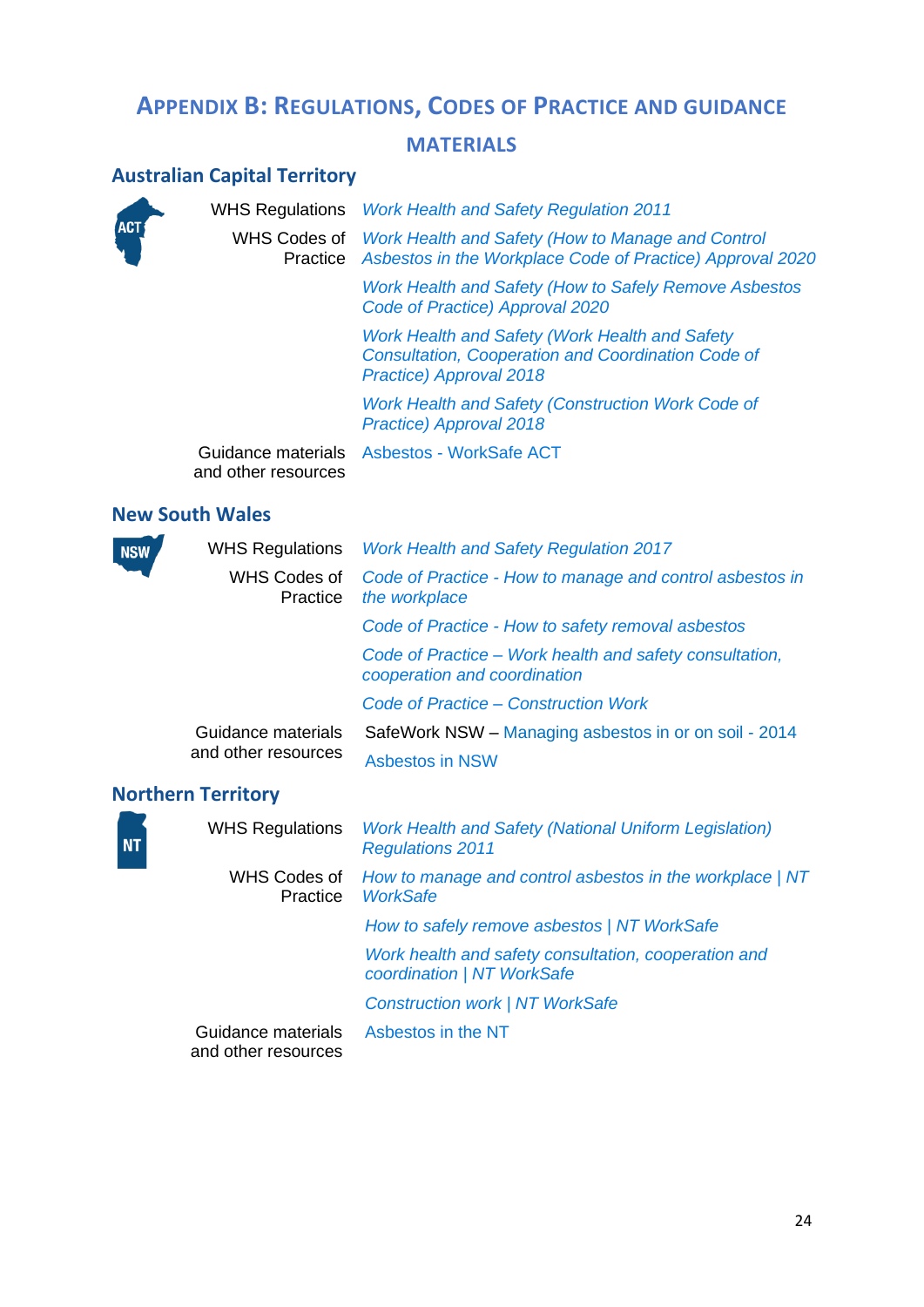### **Queensland**

**QLD** 

|                     | WHS Regulations Work Health and Safety Regulation 2011                                                                   |  |
|---------------------|--------------------------------------------------------------------------------------------------------------------------|--|
|                     | WHS Codes of How to manage and control asbestos in the workplace Code<br>Practice of Practice 2021 (worksafe.gld.gov.au) |  |
|                     | How to safely remove asbestos Code of Practice 2021<br>(worksafe.gld.gov.au)                                             |  |
|                     | Work health and safety consultation, cooperation and<br>coordination Code of Practice 2021 (worksafe.gld.gov.au)         |  |
| Guidance materials  | Queensland Government - Asbestos website                                                                                 |  |
| and other resources | Safe work method statements   WorkSafe.qld.gov.au                                                                        |  |

#### **South Australia**

| <b>SA</b>       | <b>WHS Regulations</b>                    | <b>Work Health and Safety Regulations 2012</b>                                                 |
|-----------------|-------------------------------------------|------------------------------------------------------------------------------------------------|
|                 | WHS Codes of<br>Practice                  | How to manage and control asbestos in the workplace –<br><b>Code of Practice</b>               |
|                 |                                           | How to safely remove asbestos – Code of Practice                                               |
|                 |                                           | Work health and safety consultation, cooperation and<br>coordination - Code of Practice        |
|                 | Guidance materials<br>and other resources | Wastes containing asbestos – removal, transport and<br>disposal (epa.sa.gov.au)                |
|                 |                                           | Asbestos.sa.gov.au                                                                             |
|                 |                                           | SWMS for high risk construction work   SafeWork SA                                             |
| <b>Tasmania</b> |                                           |                                                                                                |
| TAS             | <b>WHS Regulations</b>                    | <b>Work Health and Safety Regulations 2012</b>                                                 |
|                 | WHS Codes of<br>Practice                  | How to manage and control asbestos in the workplace:<br>Code of practice (worksafe.tas.gov.au) |
|                 |                                           | How to safely remove asbestos: Code of practice<br>(worksafe.tas.gov.au)                       |
|                 |                                           | <i>Mark boalth and safety consultation, cooperation and</i>                                    |

*[Work health and safety consultation, cooperation and](https://worksafe.tas.gov.au/topics/laws-and-compliance/codes-of-practice/cop-folder/work-health-and-safety-consultation,-cooperation-and-coordination)  [coordination: Code of practice \(worksafe.tas.gov.au\)](https://worksafe.tas.gov.au/topics/laws-and-compliance/codes-of-practice/cop-folder/work-health-and-safety-consultation,-cooperation-and-coordination)*

*[Construction work: Code of practice \(worksafe.tas.gov.au\)](https://www.worksafe.tas.gov.au/__data/assets/pdf_file/0006/537072/Construction-Work-COP.pdf)*

and other resources

Guidance materials [Asbestos safety \(worksafe.tas.gov.au\)](https://worksafe.tas.gov.au/asbestos)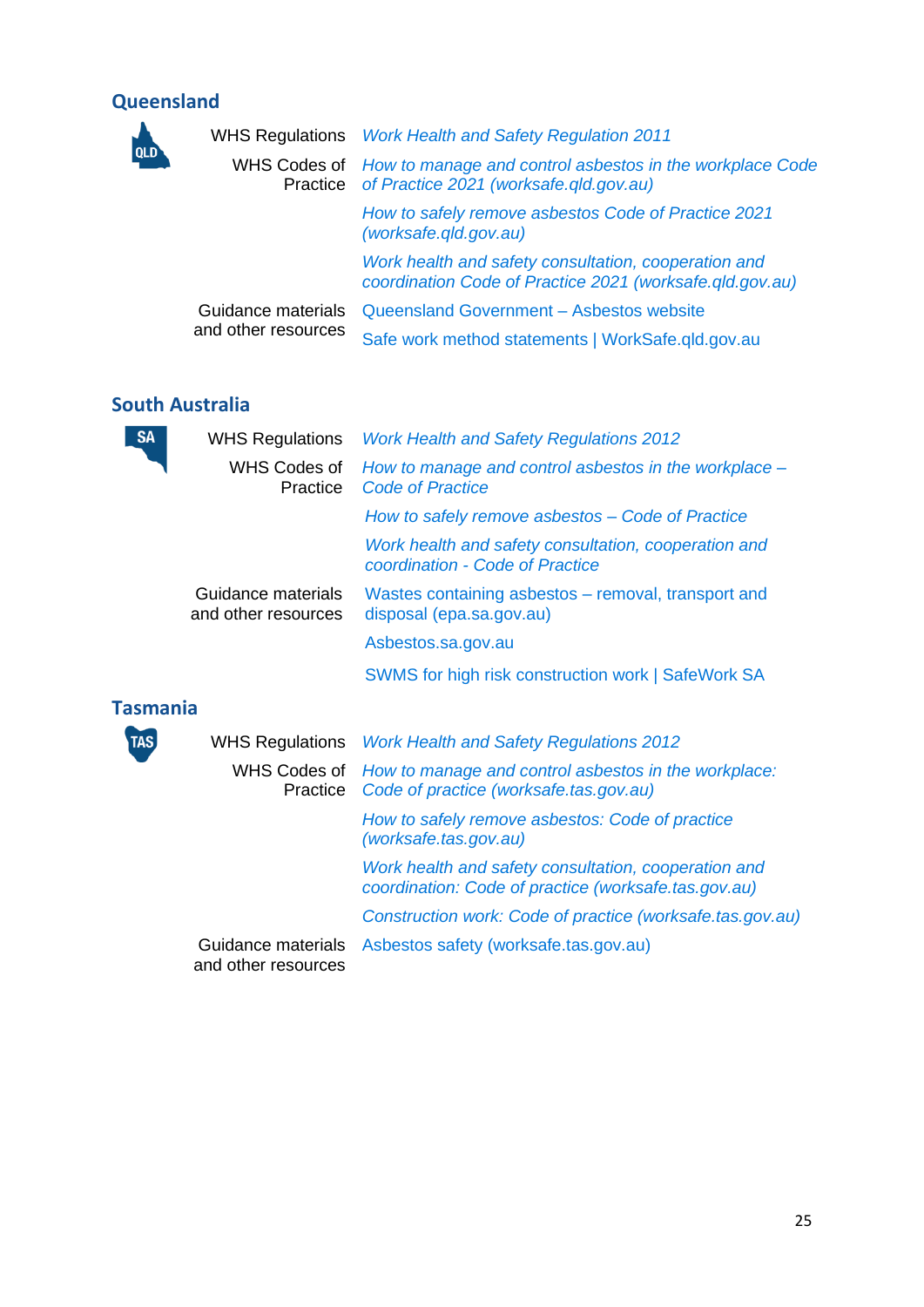#### **Victoria**

| <b>VIC</b> | <b>WHS Regulations</b>                    | <b>Occupational Health and Safety Regulations 2017</b>                                                                                                                                                   |
|------------|-------------------------------------------|----------------------------------------------------------------------------------------------------------------------------------------------------------------------------------------------------------|
|            | WHS Codes of<br>Practice                  | Compliance code: Managing asbestos in workplaces -<br><b>WorkSafe</b>                                                                                                                                    |
|            |                                           | Compliance code: Removing asbestos in workplaces -<br><b>WorkSafe</b>                                                                                                                                    |
|            | Guidance materials<br>and other resources | Asbestos-cement water pipe management - WorkSafe                                                                                                                                                         |
|            |                                           | How to manage asbestos waste $-$ for industry $ $ Environment<br>Protection Authority Victoria (epa.vic.gov.au)                                                                                          |
|            |                                           | Asbestos in Victoria   asbestos.vic.gov.au                                                                                                                                                               |
|            |                                           | Safe work method statements (SWMS) - WorkSafe                                                                                                                                                            |
|            |                                           | WorkSafe Victoria's Compliance Code Managing Asbestos<br>in Workplaces                                                                                                                                   |
|            | <b>Western Australia</b>                  |                                                                                                                                                                                                          |
|            | <b>WHS Regulations</b>                    | Occupational Safety and Health Regulations 1996 <sup>12</sup>                                                                                                                                            |
| <b>WA</b>  | <b>WHS Codes of</b><br>Practice           | National code of practice for the management and control of<br>asbestos in workplaces [NOHSC:2018 (2005)]   Department<br>of Mines, Industry Regulation and Safety<br>(commerce.wa.gov.au) <sup>13</sup> |
|            |                                           | National code of practice for the safe removal of asbestos<br>2nd edition [NOHSC:2002(2005)]   Department of Mines,<br>Industry Regulation and Safety (commerce.wa.gov.au) <sup>14</sup>                 |
|            | Guidance materials<br>and other resources | Western Australia Department of Health – Guidelines for the<br>Assessment, Remediation and Management of Asbestos<br>Contaminated Sites in Western Australia - 2021                                      |
|            |                                           | Western Australia Department of Health – Management of<br>Small-Scale Low-Risk Soil Asbestos Contamination - 2009                                                                                        |
|            |                                           | Safe Work Method Statements   Department of Mines,<br>Industry Regulation and Safety (commerce.wa.gov.au).                                                                                               |

[OHSE Subbypack \(commerce.wa.gov.au\),](https://www.commerce.wa.gov.au/sites/default/files/atoms/files/subby_pack.pdf) includes a template Safe Work Method Statement.

#### **Commonwealth**



and other resources

Guidance materials [Health Monitoring: Guide for asbestos](https://www.safeworkaustralia.gov.au/system/files/documents/2002/health_monitoring_guidance_-_asbestos.pdf)

<sup>12</sup> New WHS laws are expected to commence in Western Australia in January 2022. These Guidelines will be updated to include links to the news laws and Codes of Practice when they apply.

<sup>&</sup>lt;sup>13</sup> This code of practice may be updated to reflect the new WHS laws when they commence. These Guidelines will be updated to include links to new Codes of Practice when they apply.

<sup>&</sup>lt;sup>14</sup> This code of practice may be updated to reflect the new WHS laws when they commence. These Guidelines will be updated to include links to new Codes of Practice when they apply.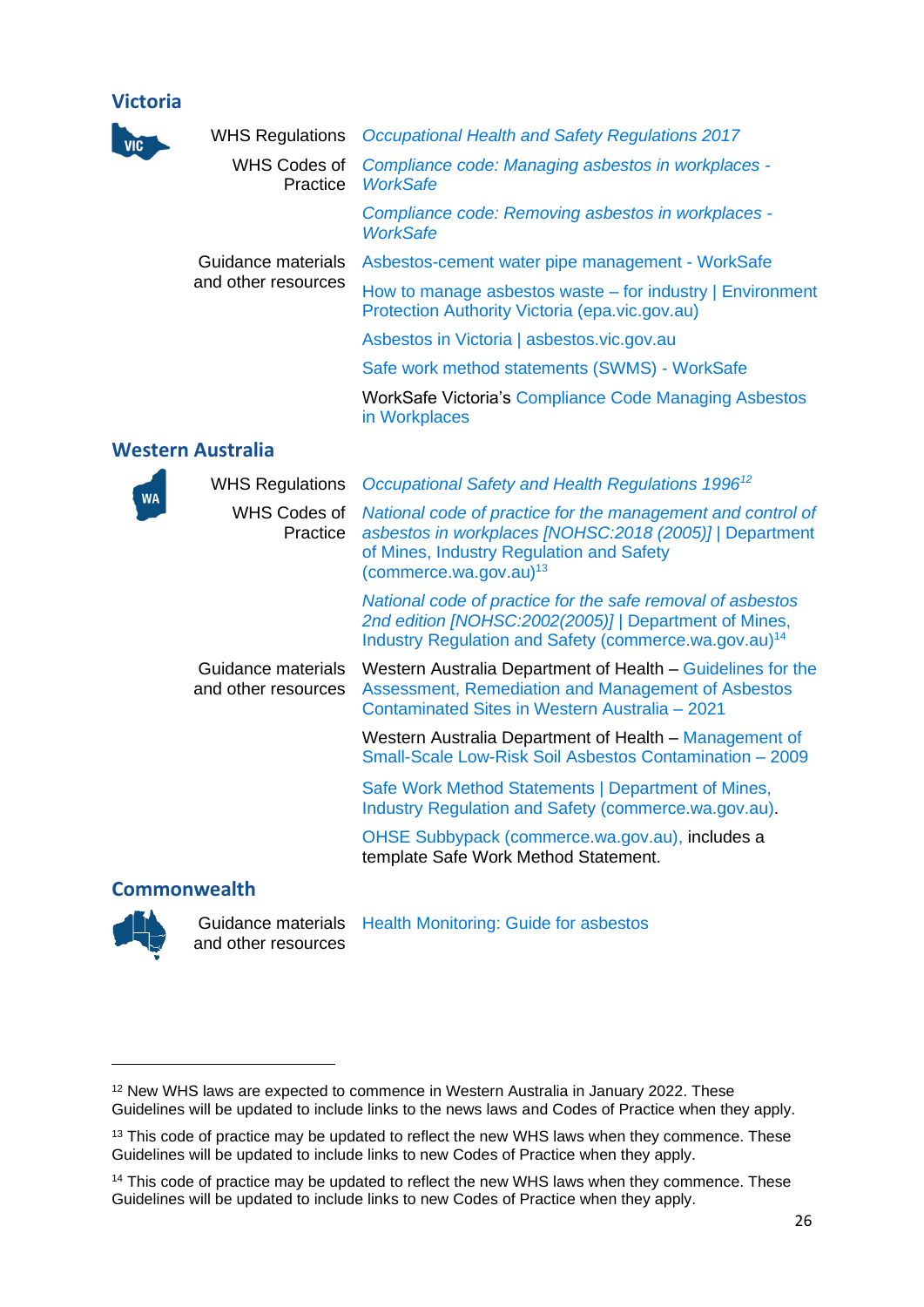#### **APPENDIX C: JURISDICTIONAL CONTACTS AND INFORMATION**

#### <span id="page-26-0"></span>**Australian Capital Territory**



**NSW** 

WHS Regulator **[WorkSafe ACT](https://www.worksafe.act.gov.au/)**

Environment **[ACT Environment, Planning and Sustainable](https://www.environment.act.gov.au/home)**  Regulator **[Development Directorate](https://www.environment.act.gov.au/home)**

#### **New South Wales**

|                                | <b>WHS Regulator SafeWork NSW</b>                     |
|--------------------------------|-------------------------------------------------------|
| Environment                    | <b>Regulator NSW Environment Protection Authority</b> |
| <b>Public Health</b>           | <b>Regulator NSW Health</b>                           |
| <b>Local Government</b>        | <b>Association Local Government NSW</b>               |
| State-wide asbestos            | guidance NSW Government Asbestos website              |
| Other relevant<br>agencies and | organisations The Office of Local Government          |

#### **Northern Territory**

|           | WHS Regulator NT WorkSafe                           |                                                  |
|-----------|-----------------------------------------------------|--------------------------------------------------|
| <b>NT</b> | <b>Environment Regulator Authority</b>              | <b>Northern Territory Environment Protection</b> |
|           | <b>Public Health Regulator Department of Health</b> |                                                  |
|           | State-wide asbestos                                 | guidance NT Government - Asbestos in the NT      |

#### **Queensland**



WHS Regulator **[Workplace Health and Safety Queensland](https://www.worksafe.qld.gov.au/)** Environment Regulator **[Department of Environment and Science](https://environment.des.qld.gov.au/)** Public Health Regulator **[Queensland Health](https://www.health.qld.gov.au/)** Local Government Association **[Local Government Association Queensland](https://www.lgaq.asn.au/)** State-wide asbestos guidance **[Queensland Government Asbestos website](https://www.asbestos.qld.gov.au/)**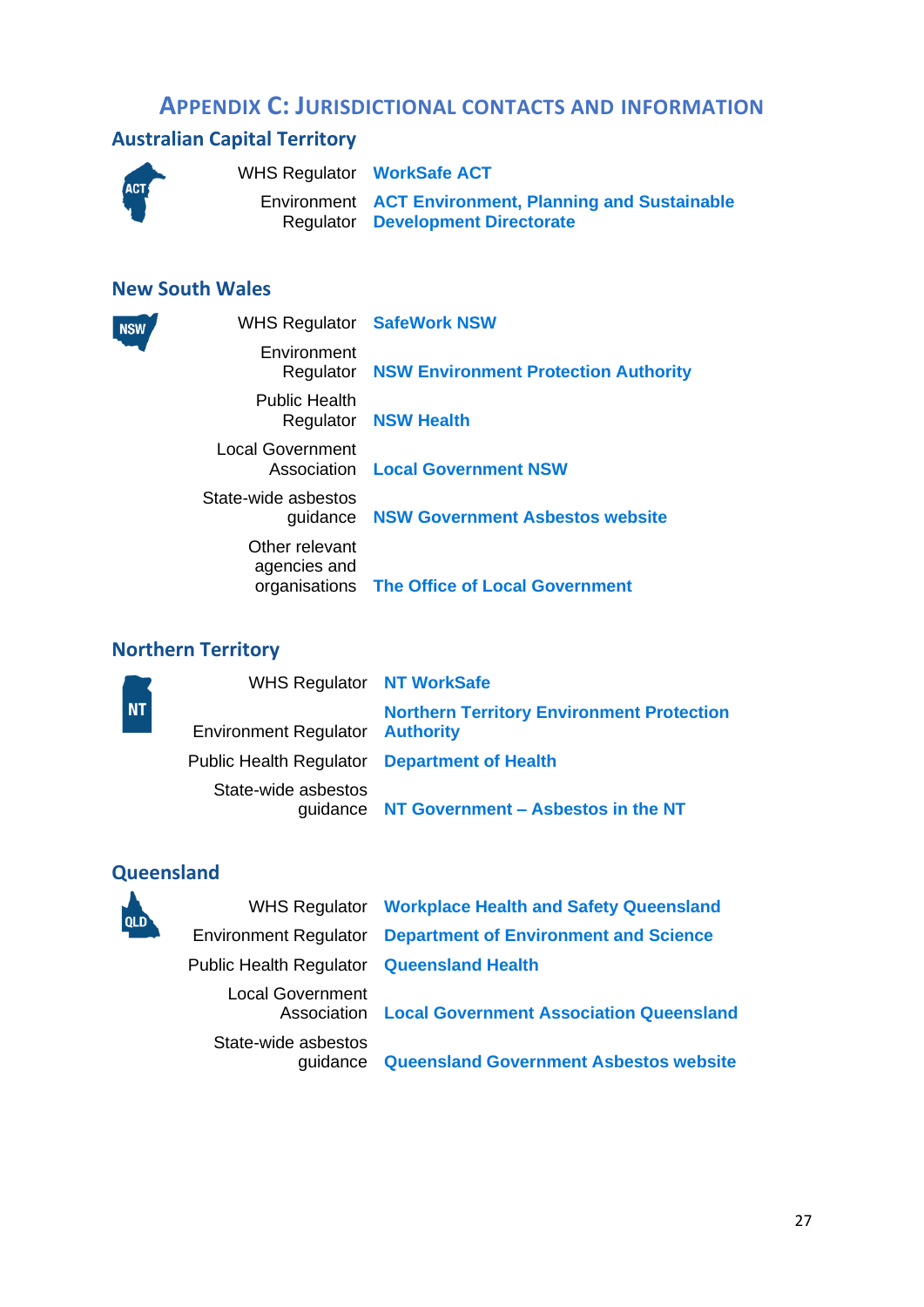#### **South Australia**

| <b>SA</b> | WHS Regulator SafeWork SA                 |                                                           |
|-----------|-------------------------------------------|-----------------------------------------------------------|
|           | Environment Regulator EPA South Australia |                                                           |
|           | Public Health Regulator <b>SA Health</b>  |                                                           |
|           | Association <b>Australia</b>              | Local Government Local Government Association of South    |
|           | State-wide asbestos                       | guidance Government of South Australia Asbestos website   |
|           | Other relevant<br>agencies and            | organisations Department for Infrastructure and Transport |
|           |                                           |                                                           |

#### **Tasmania**

| TAS | Environment Regulator EPA Tasmania | WHS Regulator WorkSafe Tasmania                          |
|-----|------------------------------------|----------------------------------------------------------|
|     | <b>Local Government</b>            | <b>Association Local Government Association Tasmania</b> |

### **Victoria**

| <b>VIC</b> |                                    | WHS Regulator WorkSafe Victoria                           |
|------------|------------------------------------|-----------------------------------------------------------|
|            | Environment Regulator EPA Victoria |                                                           |
|            | Local Government                   | <b>Association</b> Victorian Local Governance Association |
|            |                                    | <b>Municipal Association of Victoria</b>                  |
|            | State-wide asbestos                | guidance Victorian Government Asbestos website            |
|            | Other relevant<br>agencies and     | organisations Know Your Council                           |
|            |                                    | <b>Local Government Victoria</b>                          |
|            |                                    |                                                           |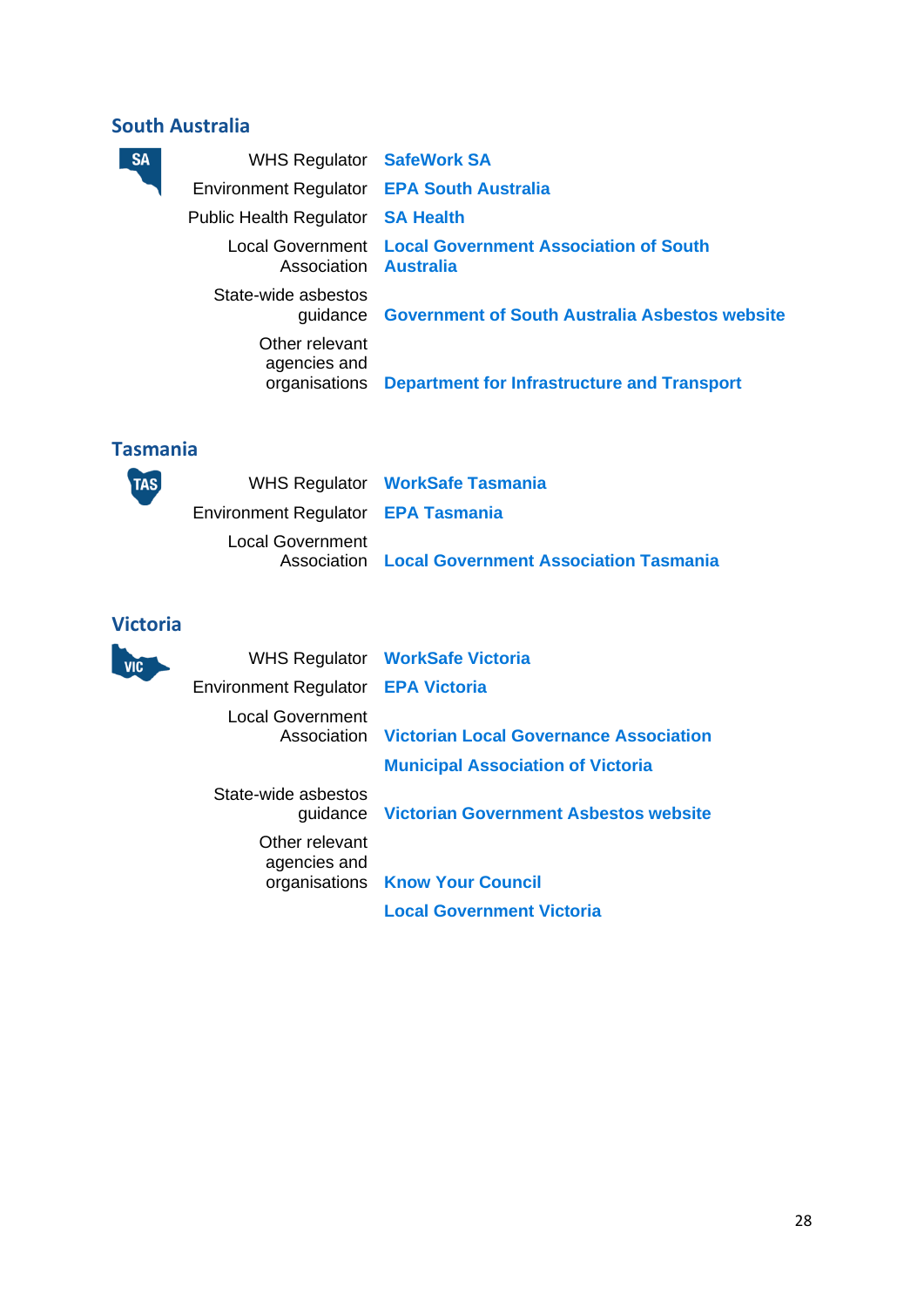#### **Western Australia**

| <b>WA</b> | WHS Regulator WorkSafe WA      |                                                                                             |
|-----------|--------------------------------|---------------------------------------------------------------------------------------------|
|           | <b>Environment Regulator</b>   | <b>Department of Water and Environmental</b><br><b>Regulation</b>                           |
|           | <b>Public Health Regulator</b> | <b>Department of Health</b>                                                                 |
|           | <b>Local Government</b>        | <b>Association WA Local Government Association</b>                                          |
|           | Other relevant                 | agencies and Department of Local Government, Sport and<br>organisations Cultural Industries |

#### **Commonwealth**

WHS Regulator **[Comcare](https://www.comcare.gov.au/)** Other agencies **[Safe Work Australia](https://www.safeworkaustralia.gov.au/) [Asbestos Safety and Eradication Agency](https://www.asbestossafety.gov.au/)**



**Water industry associations** Queensland

National association **[Water Services Association of Australia](https://www.wsaa.asn.au/)** NSW association **[The Water Directorate \(NSW\)](https://www.waterdirectorate.asn.au/)** association **[Queensland Water Directorate](https://www.qldwater.com.au/)**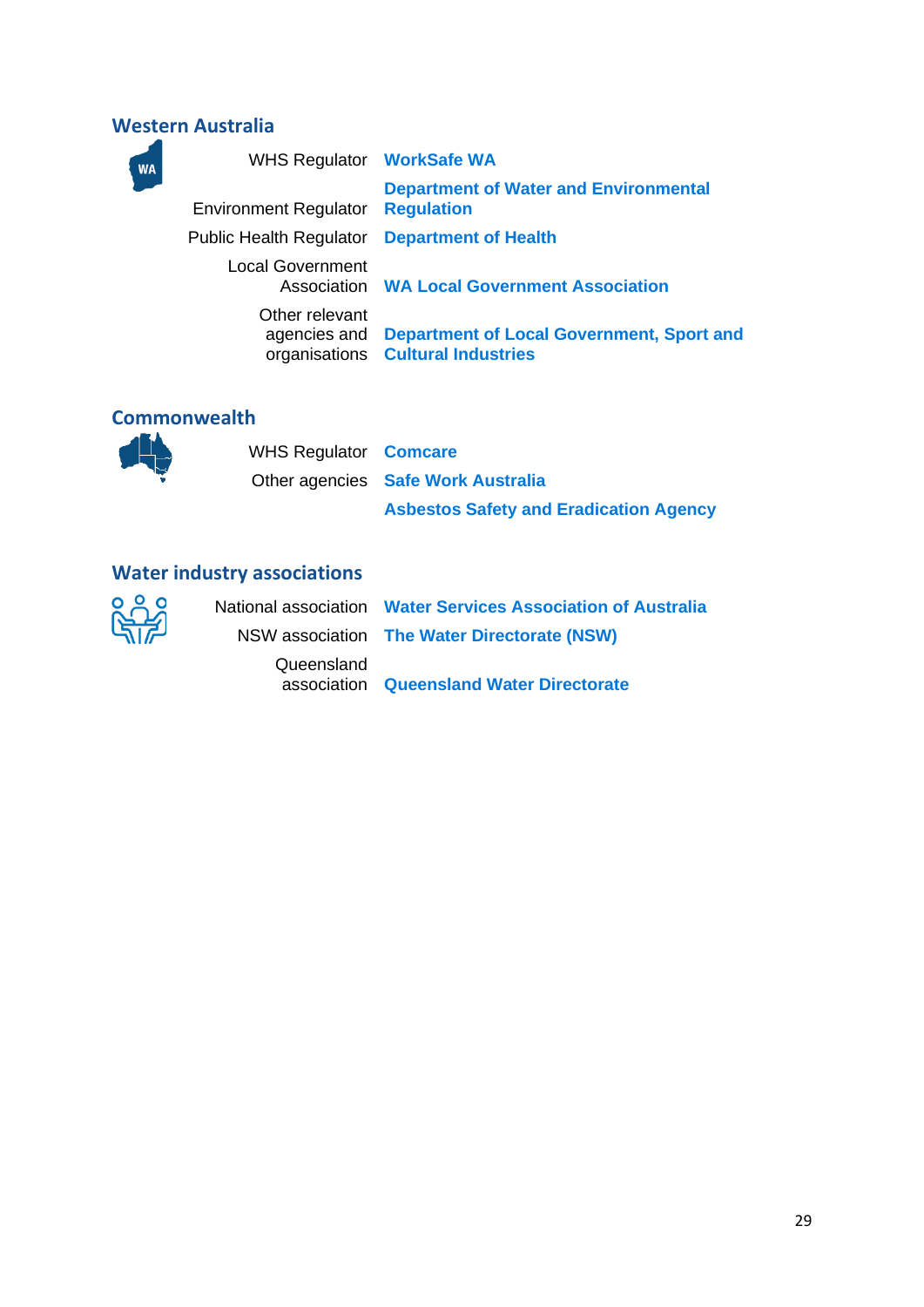### **APPENDIX D: CHECKLIST**

<span id="page-29-0"></span>The below list of questions may assist in ensuring that relevant factors are considered when determining an appropriate and safe method for managing AC pipe. It is not an exhaustive list.



| <b>Relevant matters</b>                                                                                                                                                                                                                                                                                                                                                                                    | <b>Comments/considerations</b> |
|------------------------------------------------------------------------------------------------------------------------------------------------------------------------------------------------------------------------------------------------------------------------------------------------------------------------------------------------------------------------------------------------------------|--------------------------------|
| Have you accessed and reviewed the asbestos<br>register for the site? Is the AC pipe listed on the<br>register, including details about its condition?                                                                                                                                                                                                                                                     |                                |
| Is there an <b>asbestos management plan</b> for the AC<br>pipe? If so, have you accessed and reviewed the plan?                                                                                                                                                                                                                                                                                            |                                |
| Have you reviewed relevant laws and codes of<br>practice as well as the water agency's policies and<br>procedures for managing AC pipes?                                                                                                                                                                                                                                                                   |                                |
| What is the process for consultation with all relevant<br>persons with management or control of the workplace?<br>For instance, if it is public land, how will the local<br>council be consulted about the method of AC pipe<br>management?                                                                                                                                                                |                                |
| Is sampling and testing needed to determine the<br>condition of the AC pipe? If so, how will asbestos<br>exposure risks be managed?                                                                                                                                                                                                                                                                        |                                |
| Has a risk assessment been completed to determine<br>the risk of exposure to asbestos fibres? Did the risk<br>assessment include consideration of:                                                                                                                                                                                                                                                         |                                |
| Location of the AC pipe (depth in the soil, on<br>$\geq$<br>public or private land, near public facilities or other<br>service infrastructure)?<br><b>Condition</b> of the AC pipe (failure rates, signs of<br>$\geq$<br>deterioration, whether the pipe is whole or<br>fragmented)?<br>Whether the AC pipe is decommissioned or still in<br>$\, > \,$<br>use (to assess future maintenance requirements)? |                                |
| What methods of managing the AC pipe are<br>reasonably practicable considering the risks of<br>asbestos exposure?                                                                                                                                                                                                                                                                                          |                                |
| Will any of those methods eliminate exposure to<br>$\geq$<br>asbestos fibres now and/or into the future?<br>If elimination of asbestos exposure is not<br>$\geq$<br>reasonably practicable, what methods will best<br>minimise the risk of asbestos exposure?                                                                                                                                              |                                |